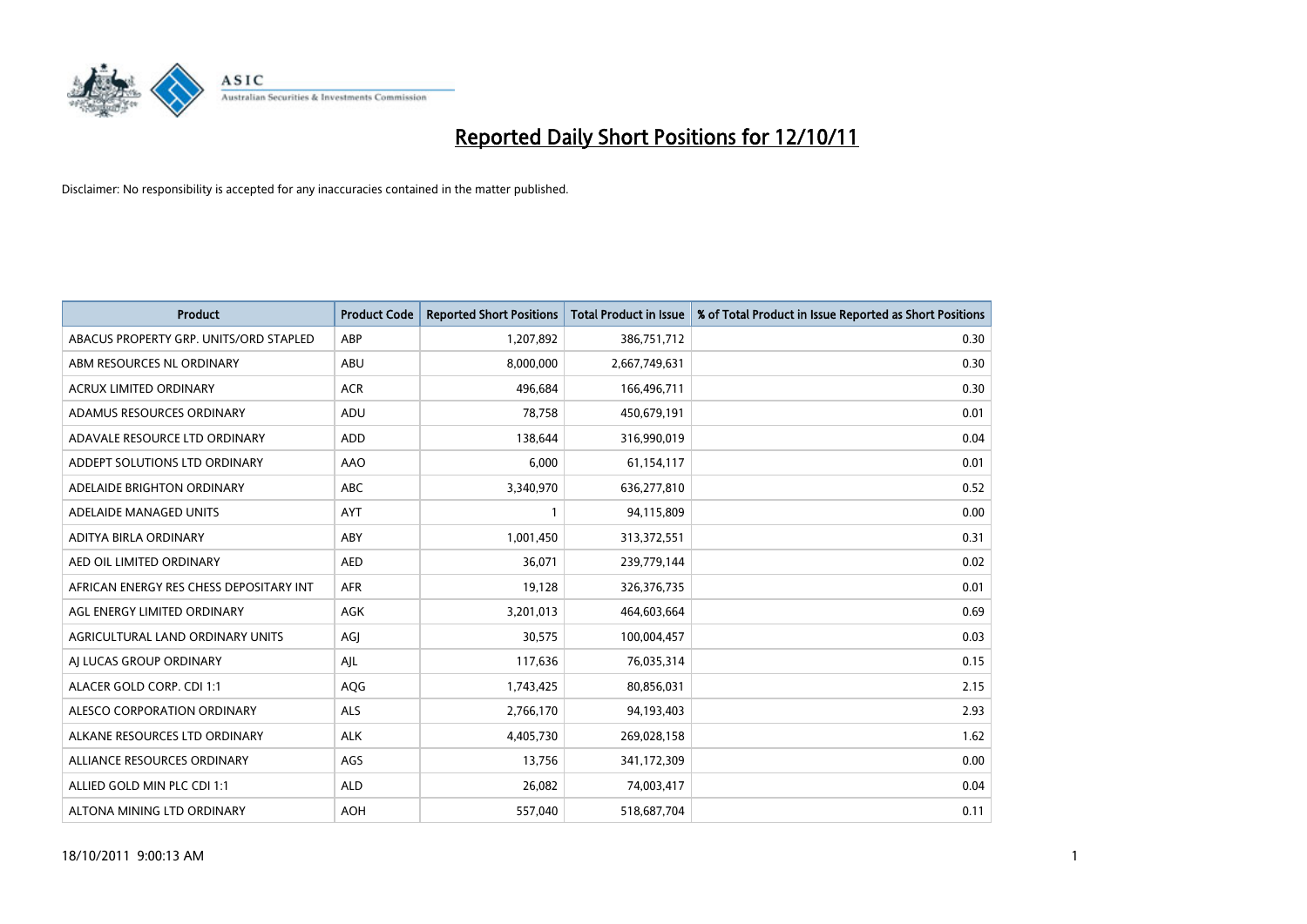

| <b>Product</b>                          | <b>Product Code</b> | <b>Reported Short Positions</b> | <b>Total Product in Issue</b> | % of Total Product in Issue Reported as Short Positions |
|-----------------------------------------|---------------------|---------------------------------|-------------------------------|---------------------------------------------------------|
| ALUMINA LIMITED ORDINARY                | <b>AWC</b>          | 37,251,463                      | 2,440,196,187                 | 1.50                                                    |
| AMADEUS ENERGY ORDINARY                 | AMU                 | 454,000                         | 281,268,455                   | 0.16                                                    |
| AMALGAMATED HOLDINGS ORDINARY           | <b>AHD</b>          | 1,504                           | 157,480,461                   | 0.00                                                    |
| AMCOM TELECOMM. ORDINARY                | <b>AMM</b>          |                                 | 238,954,789                   | 0.00                                                    |
| AMCOR LIMITED ORDINARY                  | <b>AMC</b>          | 3,214,985                       | 1,227,572,318                 | 0.25                                                    |
| AMP LIMITED ORDINARY                    | AMP                 | 16,769,622                      | 2,811,693,913                 | 0.58                                                    |
| AMPELLA MINING ORDINARY                 | <b>AMX</b>          | 944,587                         | 204,985,108                   | 0.46                                                    |
| ANGLOGOLD ASHANTI CDI 5:1               | AGG                 | 360                             | 89,207,765                    | 0.00                                                    |
| ANSELL LIMITED ORDINARY                 | <b>ANN</b>          | 2,715,482                       | 133,055,140                   | 2.02                                                    |
| ANZ BANKING GRP LTD ORDINARY            | ANZ                 | 13,739,027                      | 2,629,033,329                 | 0.52                                                    |
| APA GROUP STAPLED SECURITIES            | <b>APA</b>          | 6,446,284                       | 639,334,625                   | 1.00                                                    |
| APEX MINERALS NL ORDINARY               | <b>AXM</b>          | 885.146                         | 5,550,243,713                 | 0.02                                                    |
| APN EUROPEAN RETAIL UNITS STAPLED SEC.  | <b>AEZ</b>          | 11,832                          | 544,910,660                   | 0.00                                                    |
| APN NEWS & MEDIA ORDINARY               | <b>APN</b>          | 28,782,440                      | 630,211,415                   | 4.58                                                    |
| AQUARIUS PLATINUM. ORDINARY             | <b>AOP</b>          | 5,061,826                       | 470,167,206                   | 1.06                                                    |
| AQUILA RESOURCES ORDINARY               | <b>AQA</b>          | 6,357,851                       | 374,368,499                   | 1.69                                                    |
| ARAFURA RESOURCE LTD ORDINARY           | <b>ARU</b>          | 7,833,669                       | 367,980,342                   | 2.12                                                    |
| ARB CORPORATION ORDINARY                | <b>ARP</b>          | 29,937                          | 72,481,302                    | 0.03                                                    |
| ARDENT LEISURE GROUP STAPLED SECURITIES | AAD                 | 752,507                         | 324, 167, 221                 | 0.21                                                    |
| ARISTOCRAT LEISURE ORDINARY             | <b>ALL</b>          | 28,457,630                      | 543,181,024                   | 5.22                                                    |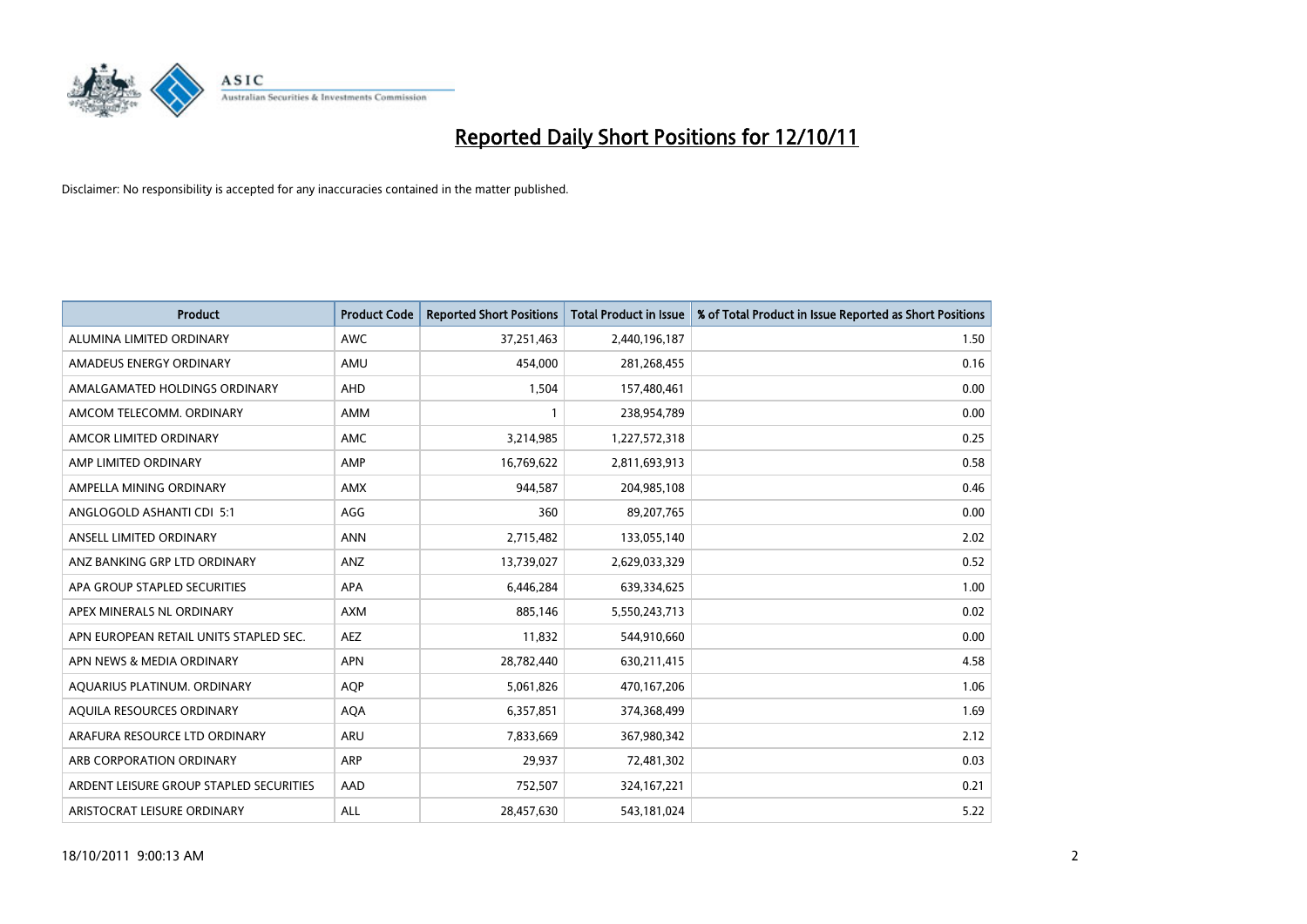

| <b>Product</b>                          | <b>Product Code</b> | <b>Reported Short Positions</b> | <b>Total Product in Issue</b> | % of Total Product in Issue Reported as Short Positions |
|-----------------------------------------|---------------------|---------------------------------|-------------------------------|---------------------------------------------------------|
| ASCIANO LIMITED ORDINARY                | <b>AIO</b>          | 16,764,286                      | 2,926,103,883                 | 0.56                                                    |
| ASG GROUP LIMITED ORDINARY              | <b>ASZ</b>          | 89,990                          | 169,117,796                   | 0.05                                                    |
| ASPEN GROUP ORD/UNITS STAPLED           | <b>APZ</b>          | 1,017,468                       | 584,985,037                   | 0.18                                                    |
| ASPIRE MINING LTD ORDINARY              | <b>AKM</b>          | 4,155,554                       | 540,594,556                   | 0.76                                                    |
| <b>ASTON RES LTD ORDINARY</b>           | <b>AZT</b>          | 1,970,921                       | 204,527,604                   | 0.97                                                    |
| ASTRO JAP PROP GROUP STAPLED SECURITIES | AIA                 | 28,020                          | 58,445,002                    | 0.05                                                    |
| ASX LIMITED ORDINARY                    | <b>ASX</b>          | 2,301,012                       | 175,136,729                   | 1.31                                                    |
| ATLANTIC LIMITED ORDINARY               | ATI                 | 51,573                          | 114,281,650                   | 0.05                                                    |
| ATLAS IRON LIMITED ORDINARY             | AGO                 | 15,832,496                      | 889,036,055                   | 1.79                                                    |
| <b>AURORA OIL &amp; GAS ORDINARY</b>    | <b>AUT</b>          | 7,834,826                       | 411,155,343                   | 1.92                                                    |
| AUSDRILL LIMITED ORDINARY               | ASL                 | 125,207                         | 301,685,848                   | 0.03                                                    |
| AUSENCO LIMITED ORDINARY                | AAX                 | 1,446,042                       | 123,258,843                   | 1.17                                                    |
| AUSGOLD LIMITED ORDINARY                | <b>AUC</b>          | 243,160                         | 85,327,000                    | 0.28                                                    |
| <b>AUSTAL LIMITED ORDINARY</b>          | ASB                 | 468,760                         | 188,069,638                   | 0.24                                                    |
| <b>AUSTAR UNITED ORDINARY</b>           | <b>AUN</b>          | 1,630,343                       | 1,271,505,737                 | 0.13                                                    |
| AUSTBROKERS HOLDINGS ORDINARY           | <b>AUB</b>          | $\overline{2}$                  | 55,419,436                    | 0.00                                                    |
| AUSTIN ENGINEERING ORDINARY             | ANG                 | 5,747                           | 72,014,403                    | 0.00                                                    |
| <b>AUSTRALAND ASSETS ASSETS</b>         | AAZPB               | 1,168                           | 2,750,000                     | 0.04                                                    |
| AUSTRALAND PROPERTY STAPLED SECURITY    | <b>ALZ</b>          | 582,775                         | 576,846,597                   | 0.08                                                    |
| AUSTRALIAN AGRICULT. ORDINARY           | AAC                 | 979,210                         | 312,892,824                   | 0.30                                                    |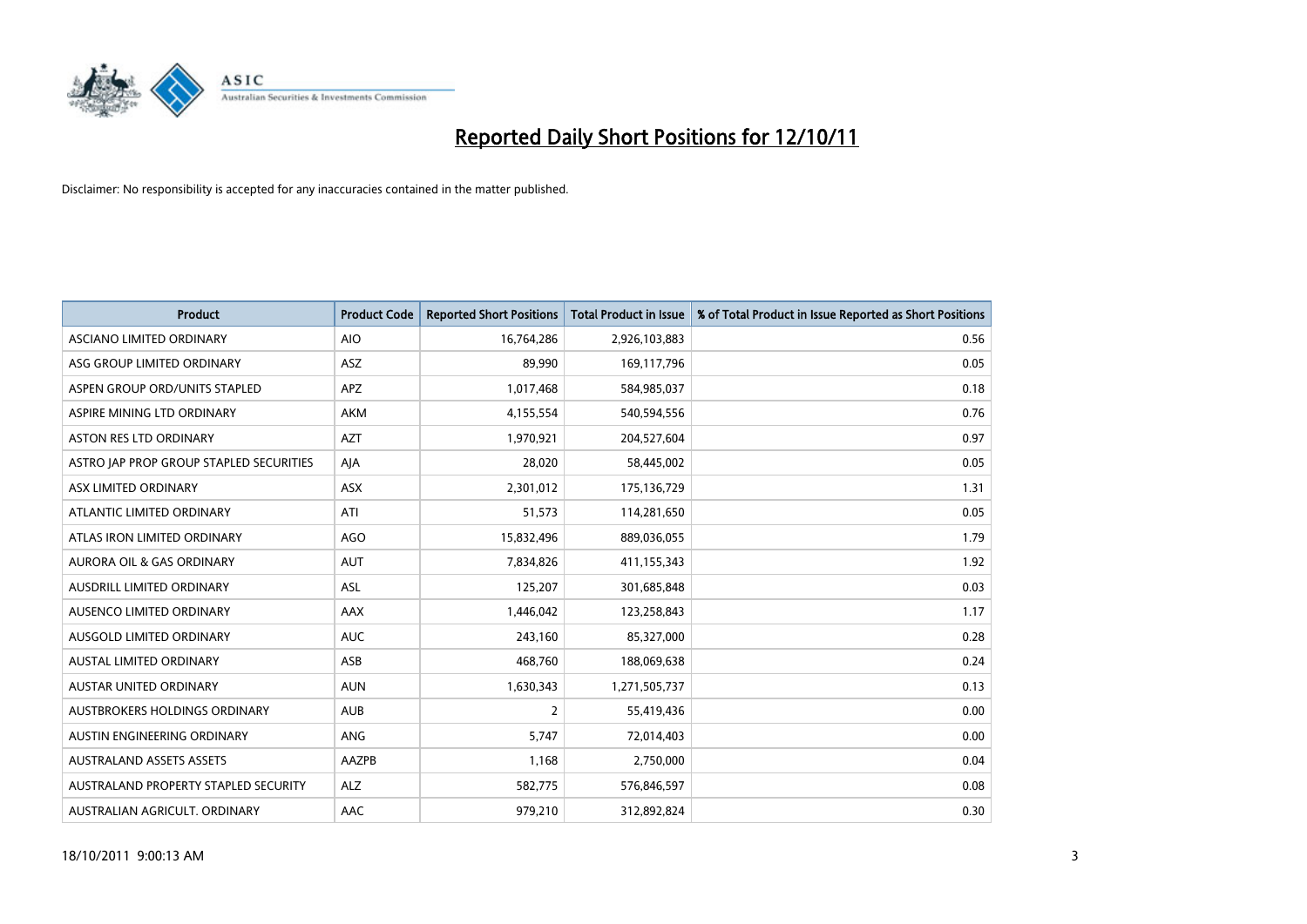

| <b>Product</b>                       | <b>Product Code</b> | <b>Reported Short Positions</b> | Total Product in Issue | % of Total Product in Issue Reported as Short Positions |
|--------------------------------------|---------------------|---------------------------------|------------------------|---------------------------------------------------------|
| <b>AUSTRALIAN EDUCATION UNITS</b>    | <b>AEU</b>          | 625,000                         | 175,465,397            | 0.36                                                    |
| AUSTRALIAN INFRASTR. UNITS/ORDINARY  | <b>AIX</b>          | 11,619,980                      | 620,733,944            | 1.87                                                    |
| AUSTRALIAN MINES LTD ORDINARY        | <b>AUZ</b>          | 1,400,000                       | 636,910,317            | 0.22                                                    |
| AUSTRALIAN PHARM. ORDINARY           | API                 | 1,108,230                       | 488,115,883            | 0.22                                                    |
| AUTOMOTIVE HOLDINGS ORDINARY         | AHE                 | 4.743                           | 260,579,682            | 0.00                                                    |
| AVANCO RESOURCES LTD ORDINARY        | AVB                 | 1,280,527                       | 792,184,822            | 0.16                                                    |
| AVEXA LIMITED ORDINARY               | <b>AVX</b>          | 243,657                         | 847,688,779            | 0.03                                                    |
| AWE LIMITED ORDINARY                 | AWE                 | 2,324,094                       | 521,871,941            | 0.45                                                    |
| AZUMAH RESOURCES ORDINARY            | <b>AZM</b>          | 303,719                         | 282,020,356            | 0.11                                                    |
| <b>BANDANNA ENERGY ORDINARY</b>      | <b>BND</b>          | 821,364                         | 528,081,199            | 0.15                                                    |
| BANK OF QUEENSLAND. ORDINARY         | <b>BOQ</b>          | 10,870,766                      | 225,369,547            | 4.80                                                    |
| <b>BASE RES LIMITED ORDINARY</b>     | <b>BSE</b>          | 1,256,829                       | 460,440,029            | 0.27                                                    |
| <b>BATHURST RESOURCES ORDINARY</b>   | <b>BTU</b>          | 10,963,772                      | 688,247,997            | 1.59                                                    |
| <b>BAUXITE RESOURCE LTD ORDINARY</b> | <b>BAU</b>          | 109,797                         | 235,379,896            | 0.05                                                    |
| <b>BC IRON LIMITED ORDINARY</b>      | <b>BCI</b>          | 289,383                         | 95,081,000             | 0.30                                                    |
| BEACH ENERGY LIMITED ORDINARY        | <b>BPT</b>          | 1,315,846                       | 1,107,635,932          | 0.11                                                    |
| BEADELL RESOURCE LTD ORDINARY        | <b>BDR</b>          | 2,851,634                       | 657,906,946            | 0.42                                                    |
| BENDIGO AND ADELAIDE ORDINARY        | <b>BEN</b>          | 5,975,201                       | 365,791,887            | 1.63                                                    |
| BERKELEY RESOURCES ORDINARY          | <b>BKY</b>          | 600,632                         | 174,298,273            | 0.34                                                    |
| BETASHARES ASX RES ETF UNITS         | <b>ORE</b>          | 118,220                         | 4,519,665              | 2.62                                                    |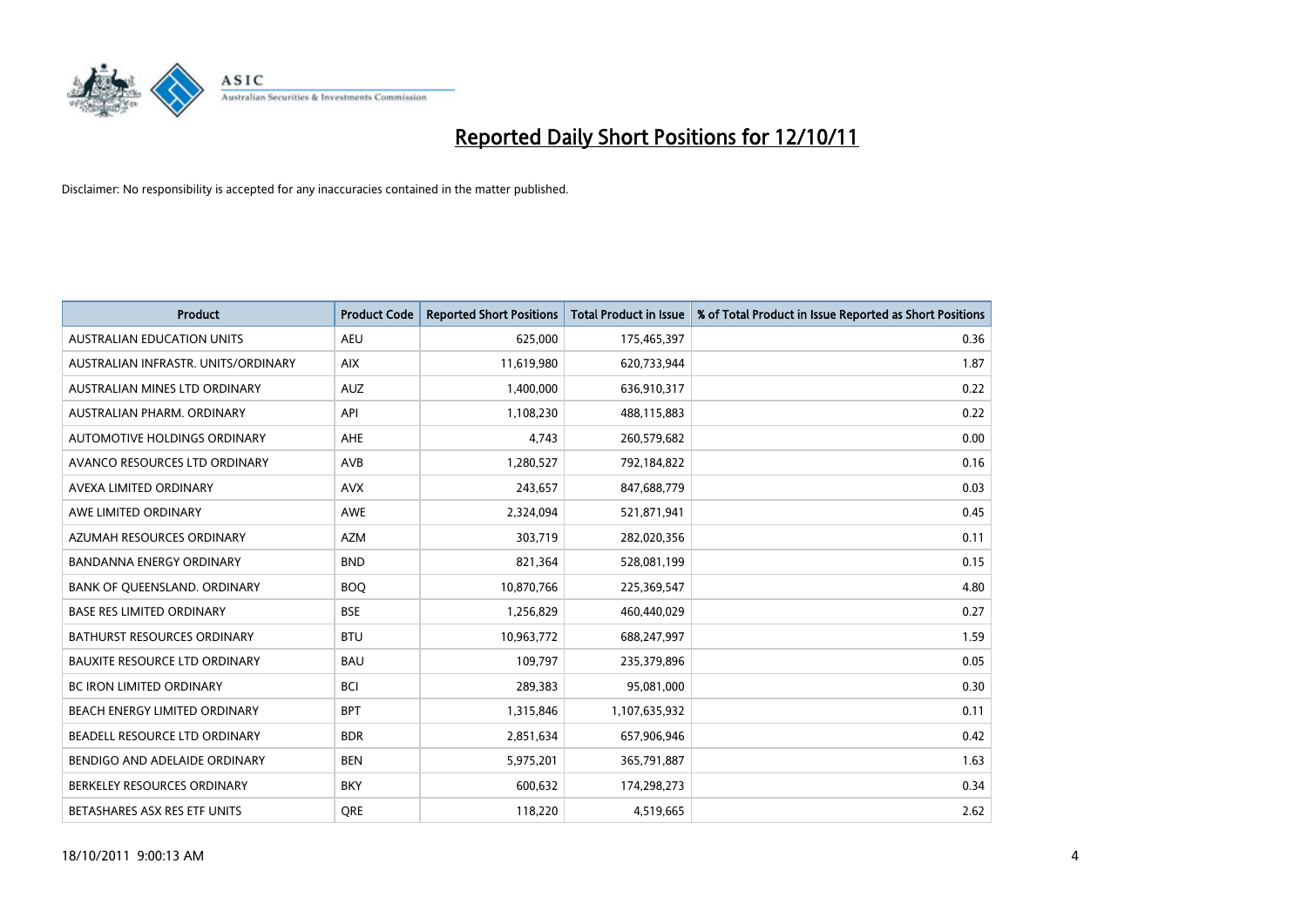

| <b>Product</b>                       | <b>Product Code</b> | <b>Reported Short Positions</b> | <b>Total Product in Issue</b> | % of Total Product in Issue Reported as Short Positions |
|--------------------------------------|---------------------|---------------------------------|-------------------------------|---------------------------------------------------------|
| BETASHARES GOLD ETF ETF UNITS        | QAU                 | 29,509                          | 1,270,959                     | 2.32                                                    |
| <b>BHP BILLITON LIMITED ORDINARY</b> | <b>BHP</b>          | 34,749,397                      | 3,211,496,105                 | 1.07                                                    |
| <b>BILLABONG ORDINARY</b>            | <b>BBG</b>          | 23,853,526                      | 255,102,103                   | 9.31                                                    |
| <b>BIOTA HOLDINGS ORDINARY</b>       | <b>BTA</b>          | 1,973,324                       | 181,703,711                   | 1.08                                                    |
| <b>BISALLOY STEEL ORDINARY</b>       | <b>BIS</b>          | 84.480                          | 216,455,965                   | 0.04                                                    |
| BKI INVESTMENT LTD ORDINARY          | BKI                 | 508                             | 425,549,573                   | 0.00                                                    |
| <b>BLACKTHORN RESOURCES ORDINARY</b> | <b>BTR</b>          | 35,848                          | 122,918,000                   | 0.03                                                    |
| <b>BLUESCOPE STEEL LTD ORDINARY</b>  | <b>BSL</b>          | 60,757,766                      | 1,849,170,356                 | 3.28                                                    |
| <b>BOART LONGYEAR ORDINARY</b>       | <b>BLY</b>          | 6,888,700                       | 461,163,412                   | 1.47                                                    |
| <b>BOOM LOGISTICS ORDINARY</b>       | <b>BOL</b>          | 337,999                         | 465,011,147                   | 0.07                                                    |
| BORAL LIMITED, ORDINARY              | <b>BLD</b>          | 42,708,654                      | 744,729,957                   | 5.73                                                    |
| BOTSWANA METALS LTD ORDINARY         | <b>BML</b>          | 7,000                           | 143,717,013                   | 0.00                                                    |
| <b>BOW ENERGY LIMITED ORDINARY</b>   | <b>BOW</b>          | 2,932,686                       | 352,835,646                   | 0.83                                                    |
| <b>BRADKEN LIMITED ORDINARY</b>      | <b>BKN</b>          | 2,728,005                       | 166,577,261                   | 1.63                                                    |
| <b>BRAMBLES LIMITED ORDINARY</b>     | <b>BXB</b>          | 15,562,159                      | 1,480,256,356                 | 1.03                                                    |
| BREVILLE GROUP LTD ORDINARY          | <b>BRG</b>          | 3,150                           | 130,095,322                   | 0.00                                                    |
| BRICKWORKS LIMITED ORDINARY          | <b>BKW</b>          | 101,659                         | 147,567,333                   | 0.07                                                    |
| <b>BROCKMAN RESOURCES ORDINARY</b>   | <b>BRM</b>          | 62,014                          | 144,803,151                   | 0.04                                                    |
| BT INVESTMENT MNGMNT ORDINARY        | <b>BTT</b>          | 1,641,571                       | 267,906,977                   | 0.61                                                    |
| <b>BURU ENERGY ORDINARY</b>          | <b>BRU</b>          | 155,589                         | 213,963,477                   | 0.07                                                    |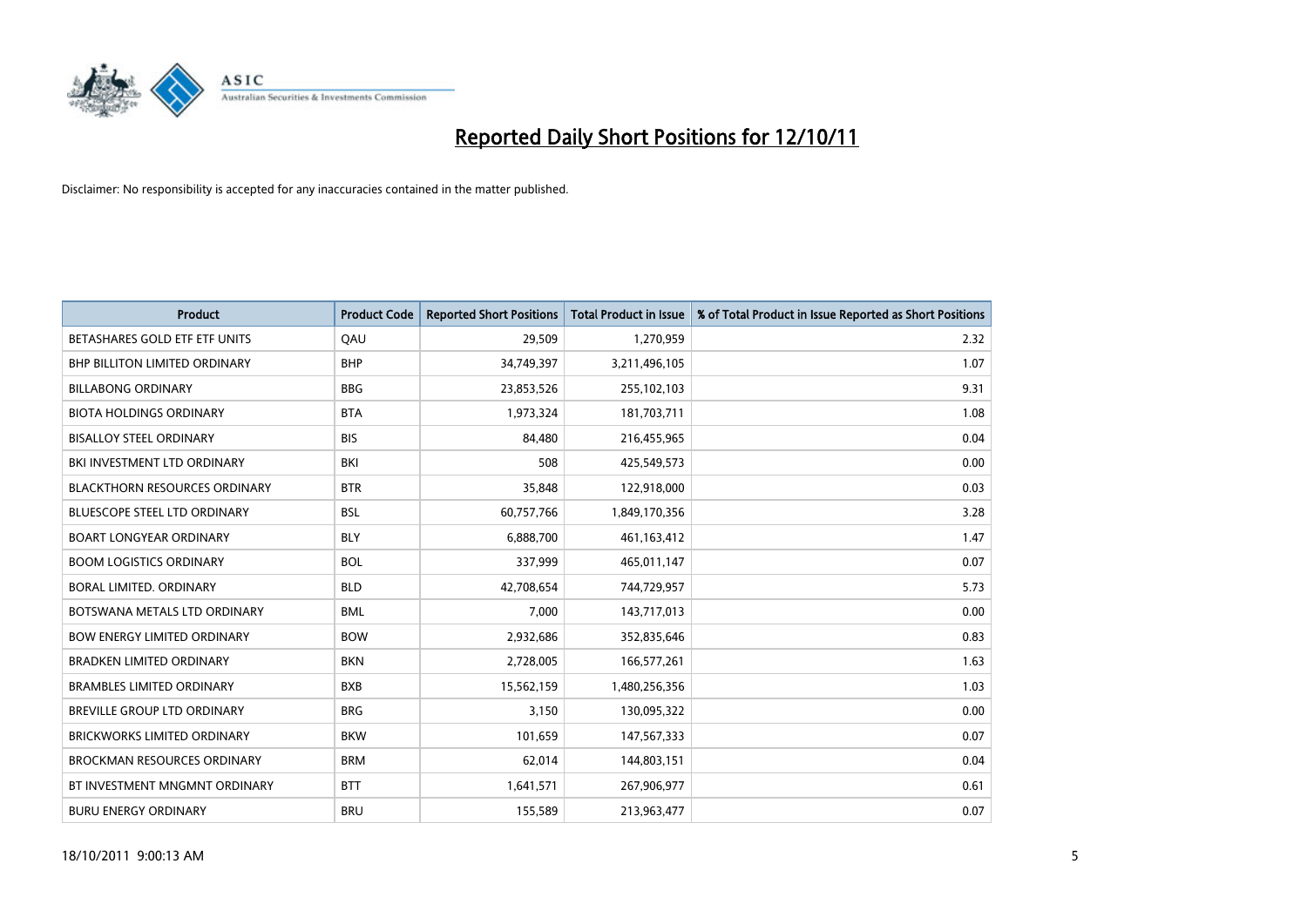

| <b>Product</b>                                | <b>Product Code</b> | <b>Reported Short Positions</b> | Total Product in Issue | % of Total Product in Issue Reported as Short Positions |
|-----------------------------------------------|---------------------|---------------------------------|------------------------|---------------------------------------------------------|
| <b>BWP TRUST ORDINARY UNITS</b>               | <b>BWP</b>          | 561,833                         | 520,012,793            | 0.10                                                    |
| CABCHARGE AUSTRALIA ORDINARY                  | CAB                 | 745,783                         | 120,437,014            | 0.61                                                    |
| <b>CALTEX AUSTRALIA ORDINARY</b>              | <b>CTX</b>          | 6,858,477                       | 270,000,000            | 2.55                                                    |
| CAMPBELL BROTHERS ORDINARY                    | <b>CPB</b>          | 69,633                          | 67,503,411             | 0.10                                                    |
| CAPE LAMBERT RES LTD ORDINARY                 | <b>CFE</b>          | 964,032                         | 652,171,792            | 0.15                                                    |
| CARABELLA RES LTD ORDINARY                    | <b>CLR</b>          | 26,165                          | 98,778,296             | 0.03                                                    |
| <b>CARBON ENERGY ORDINARY</b>                 | <b>CNX</b>          | 860,170                         | 698,517,858            | 0.11                                                    |
| <b>CARDNO LIMITED ORDINARY</b>                | <b>CDD</b>          | 3,176                           | 109,988,824            | 0.00                                                    |
| CARNARVON PETROLEUM ORDINARY                  | <b>CVN</b>          | 1,833,299                       | 690,320,634            | 0.25                                                    |
| <b>CARNEGIE WAVE ENERGY ORDINARY</b>          | <b>CWE</b>          | 83,000                          | 901,487,627            | 0.01                                                    |
| <b>CARPATHIAN RESOURCES ORDINARY</b>          | <b>CPN</b>          | 75,000                          | 265,533,501            | 0.03                                                    |
| CARPENTARIA EXP. LTD ORDINARY                 | CAP                 | 9,777                           | 98,741,301             | 0.01                                                    |
| CARSALES.COM LTD ORDINARY                     | <b>CRZ</b>          | 16,527,128                      | 234,145,722            | 7.03                                                    |
| <b>CASH CONVERTERS ORDINARY</b>               | CCV                 | 96,039                          | 379,761,025            | 0.02                                                    |
| <b>CASPIAN OIL &amp; GAS ORDINARY</b>         | <b>CIG</b>          | 50,000                          | 1,331,500,513          | 0.00                                                    |
| CATALPA RESOURCES ORDINARY                    | CAH                 | 1,498,220                       | 178,299,049            | 0.83                                                    |
| <b>CELLNET GROUP ORDINARY</b>                 | <b>CLT</b>          | 1,342                           | 61,232,953             | 0.00                                                    |
| CENTRAL PETROLEUM ORDINARY                    | <b>CTP</b>          | 11,455                          | 1,073,304,842          | 0.00                                                    |
| <b>CENTRO PROPERTIES UNITS/ORD STAPLED</b>    | <b>CNP</b>          | 521,931                         | 972,414,514            | 0.05                                                    |
| <b>CENTRO RETAIL GROUP STAPLED SECURITIES</b> | <b>CER</b>          | 824.279                         | 2,286,399,424          | 0.03                                                    |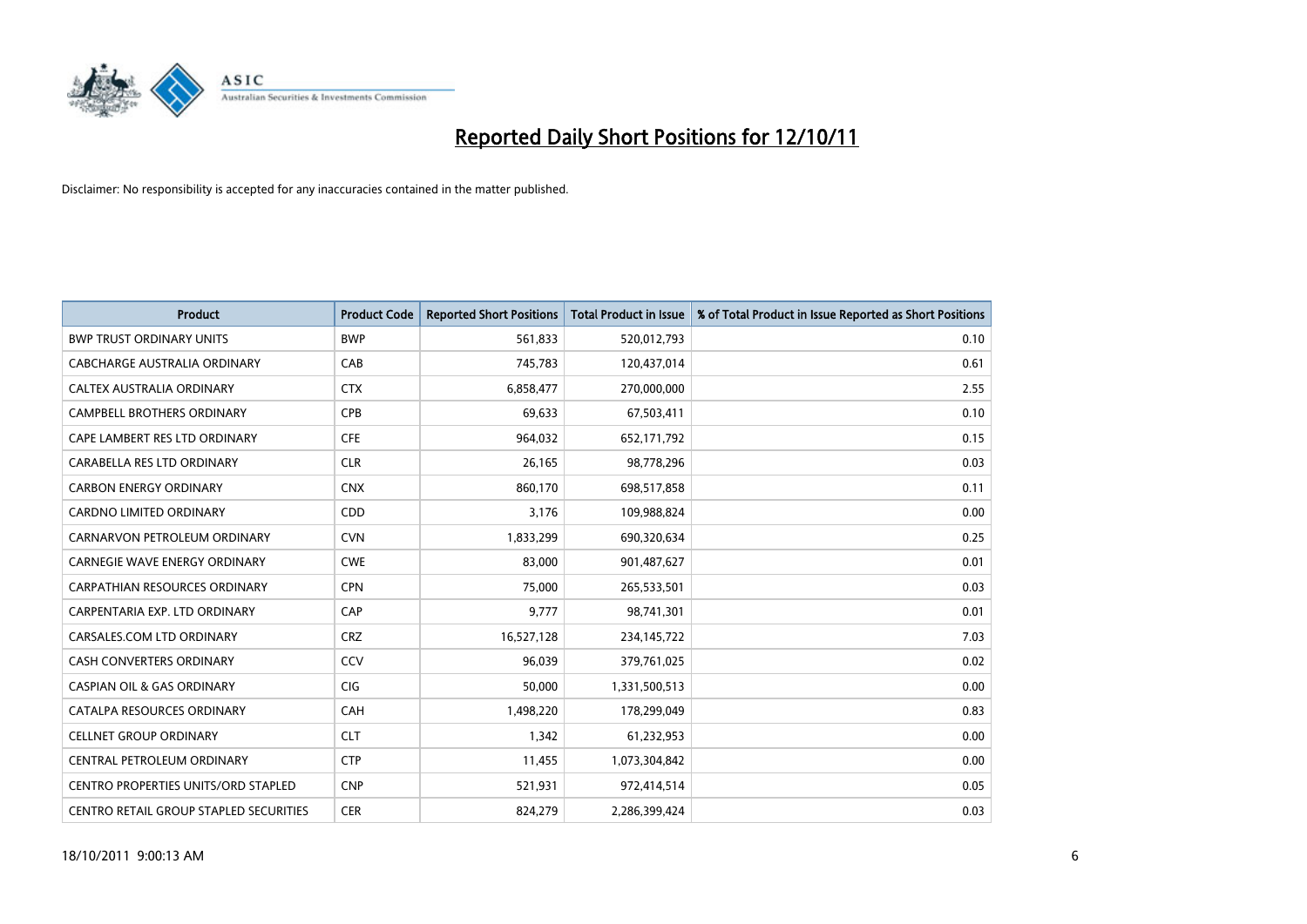

| <b>Product</b>                           | <b>Product Code</b> | <b>Reported Short Positions</b> | <b>Total Product in Issue</b> | % of Total Product in Issue Reported as Short Positions |
|------------------------------------------|---------------------|---------------------------------|-------------------------------|---------------------------------------------------------|
| <b>CERAMIC FUEL CELLS ORDINARY</b>       | <b>CFU</b>          | 709,938                         | 1,208,017,416                 | 0.06                                                    |
| CFS RETAIL PROPERTY UNITS                | <b>CFX</b>          | 56,568,349                      | 2,839,591,911                 | 1.98                                                    |
| CHALLENGER DIV.PRO. STAPLED UNITS        | <b>CDI</b>          | 140,179                         | 893,936,670                   | 0.01                                                    |
| <b>CHALLENGER INFRAST. STAPLED UNITS</b> | <b>CIF</b>          | 7,768                           | 316,223,785                   | 0.00                                                    |
| <b>CHALLENGER LIMITED ORDINARY</b>       | <b>CGF</b>          | 13,256,683                      | 493,707,490                   | 2.68                                                    |
| CHANDLER MACLEOD LTD ORDINARY            | <b>CMG</b>          | 11,970                          | 466,466,720                   | 0.00                                                    |
| CHARTER HALL GROUP STAPLED US PROHIBIT.  | <b>CHC</b>          | 669,905                         | 308,040,283                   | 0.22                                                    |
| <b>CHARTER HALL OFFICE UNIT</b>          | CQO                 | 3,454,845                       | 493,319,730                   | 0.69                                                    |
| <b>CHARTER HALL RETAIL UNITS</b>         | <b>COR</b>          | 579,926                         | 299,628,571                   | 0.18                                                    |
| CITIGOLD CORP LTD ORDINARY               | <b>CTO</b>          | 2,059,217                       | 1,105,078,301                 | 0.18                                                    |
| CLINUVEL PHARMACEUT. ORDINARY            | <b>CUV</b>          | 4,127                           | 30,394,206                    | 0.01                                                    |
| <b>CLOUGH LIMITED ORDINARY</b>           | <b>CLO</b>          | 122,035                         | 768,891,269                   | 0.01                                                    |
| CMA CORPORATION LTD ORDINARY             | <b>CMV</b>          | 10,900                          | 217,866,928                   | 0.01                                                    |
| <b>CO2 GROUP LIMITED ORDINARY</b>        | COZ                 | 506,500                         | 280, 347, 888                 | 0.18                                                    |
| <b>COAL &amp; ALLIED ORDINARY</b>        | <b>CNA</b>          | 702                             | 86,584,735                    | 0.00                                                    |
| COAL OF AFRICA LTD ORDINARY              | <b>CZA</b>          | 364,606                         | 532,139,661                   | 0.06                                                    |
| <b>COALSPUR MINES LTD ORDINARY</b>       | <b>CPL</b>          | 854,056                         | 579,768,744                   | 0.13                                                    |
| COCA-COLA AMATIL ORDINARY                | <b>CCL</b>          | 5,261,225                       | 759,567,552                   | 0.67                                                    |
| COCHLEAR LIMITED ORDINARY                | <b>COH</b>          | 3,179,894                       | 56,877,410                    | 5.59                                                    |
| COCKATOO COAL ORDINARY                   | <b>COK</b>          | 6,182,987                       | 1,016,196,908                 | 0.61                                                    |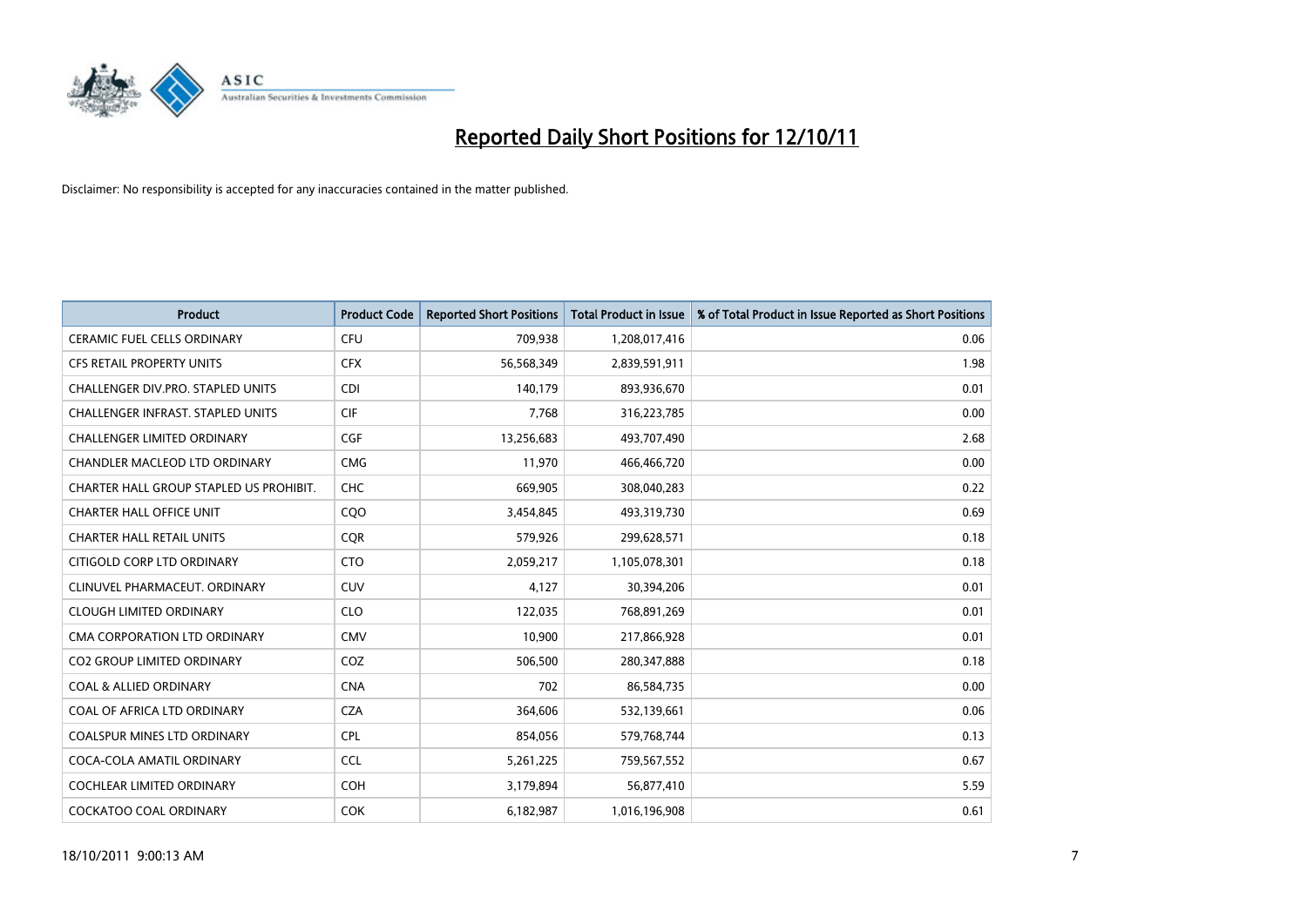

| <b>Product</b>                          | <b>Product Code</b> | <b>Reported Short Positions</b> | <b>Total Product in Issue</b> | % of Total Product in Issue Reported as Short Positions |
|-----------------------------------------|---------------------|---------------------------------|-------------------------------|---------------------------------------------------------|
| COFFEY INTERNATIONAL ORDINARY           | <b>COF</b>          | 1,489,001                       | 134,066,081                   | 1.11                                                    |
| <b>COKAL LTD ORDINARY</b>               | <b>CKA</b>          | 615,215                         | 131,700,735                   | 0.47                                                    |
| COMMONWEALTH BANK, ORDINARY             | <b>CBA</b>          | 32,642,240                      | 1,558,713,344                 | 2.05                                                    |
| COMMONWEALTH PROP ORDINARY UNITS        | <b>CPA</b>          | 40,038,595                      | 2,458,123,552                 | 1.63                                                    |
| <b>COMPASS RESOURCES ORDINARY</b>       | <b>CMR</b>          | 160,952                         | 147,402,920                   | 0.11                                                    |
| <b>COMPUTERSHARE LTD ORDINARY</b>       | <b>CPU</b>          | 3,782,178                       | 555,664,059                   | 0.67                                                    |
| <b>CONNECTEAST GROUP STAPLED</b>        | <b>CEU</b>          | 239,775                         | 3,940,145,951                 | 0.00                                                    |
| CONQUEST MINING ORDINARY                | <b>COT</b>          | 345,035                         | 583,241,478                   | 0.05                                                    |
| CONSOLIDATED MEDIA, ORDINARY            | <b>CMI</b>          | 1,741,193                       | 561,834,996                   | 0.31                                                    |
| <b>CONTANGO MICROCAP ORDINARY</b>       | <b>CTN</b>          | 7,500                           | 147,467,406                   | 0.01                                                    |
| CONTINENTAL COAL LTD ORDINARY           | <b>CCC</b>          | 113,854                         | 372,662,917                   | 0.03                                                    |
| <b>COOPER ENERGY LTD ORDINARY</b>       | <b>COE</b>          | 89,539                          | 292,576,001                   | 0.03                                                    |
| <b>COPPER STRIKE LTD ORDINARY</b>       | <b>CSE</b>          | 714                             | 129,455,571                   | 0.00                                                    |
| <b>CORDLIFE LIMITED ORDINARY</b>        | CBB                 |                                 | 150,887,354                   | 0.00                                                    |
| <b>COUNT FINANCIAL ORDINARY</b>         | COU                 | 428,808                         | 262,282,684                   | 0.16                                                    |
| CREDIT CORP GROUP ORDINARY              | <b>CCP</b>          | 6,367                           | 45,571,114                    | 0.01                                                    |
| <b>CROMWELL PROP STAPLED SECURITIES</b> | <b>CMW</b>          | 82,570                          | 966,845,859                   | 0.01                                                    |
| <b>CROWN LIMITED ORDINARY</b>           | <b>CWN</b>          | 1,396,793                       | 758,394,185                   | 0.17                                                    |
| <b>CSG LIMITED ORDINARY</b>             | <b>CSV</b>          | 776,368                         | 282,567,499                   | 0.28                                                    |
| <b>CSL LIMITED ORDINARY</b>             | <b>CSL</b>          | 5,976,631                       | 524.996.929                   | 1.09                                                    |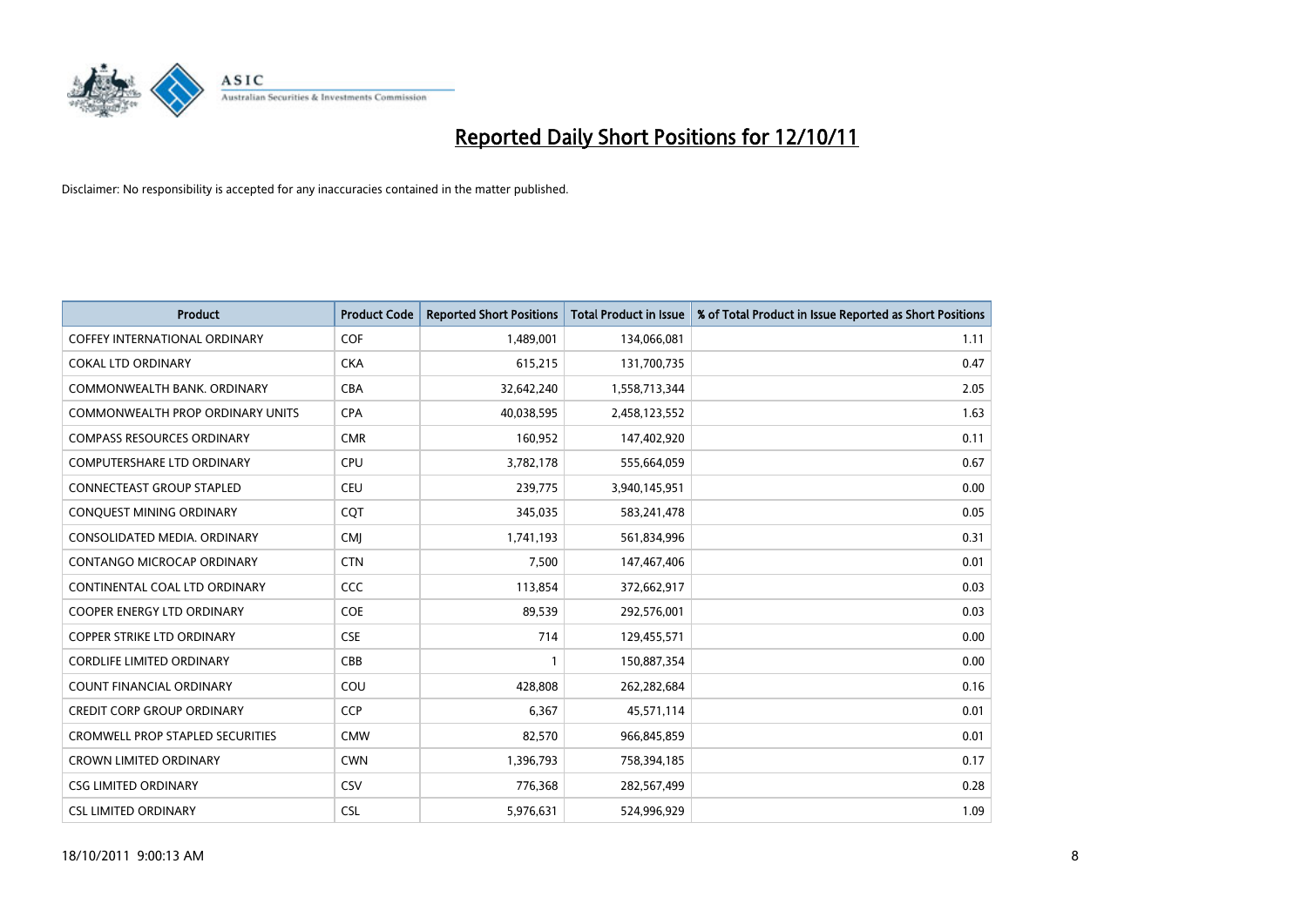

| <b>Product</b>                     | <b>Product Code</b> | <b>Reported Short Positions</b> | <b>Total Product in Issue</b> | % of Total Product in Issue Reported as Short Positions |
|------------------------------------|---------------------|---------------------------------|-------------------------------|---------------------------------------------------------|
| <b>CSR LIMITED ORDINARY</b>        | <b>CSR</b>          | 24,662,847                      | 506,000,315                   | 4.85                                                    |
| <b>CUDECO LIMITED ORDINARY</b>     | CDU                 | 1,715,229                       | 138,649,865                   | 1.24                                                    |
| <b>CUSTOMERS LIMITED ORDINARY</b>  | <b>CUS</b>          | 58,149                          | 134,869,357                   | 0.04                                                    |
| DART ENERGY LTD ORDINARY           | <b>DTE</b>          | 6,453,067                       | 720,875,002                   | 0.89                                                    |
| DAVID JONES LIMITED ORDINARY       | <b>DIS</b>          | 54,939,783                      | 520,751,395                   | 10.55                                                   |
| DECMIL GROUP LIMITED ORDINARY      | <b>DCG</b>          | 70,320                          | 124,269,568                   | 0.04                                                    |
| DEEP YELLOW LIMITED ORDINARY       | <b>DYL</b>          | 15,876                          | 1,128,506,403                 | 0.00                                                    |
| DEVINE LIMITED ORDINARY            | <b>DVN</b>          | 1,000                           | 634,918,223                   | 0.00                                                    |
| DEXUS PROPERTY GROUP STAPLED UNITS | <b>DXS</b>          | 14,283,974                      | 4,839,024,176                 | 0.28                                                    |
| DISCOVERY METALS LTD ORDINARY      | <b>DML</b>          | 9,113,327                       | 439,128,231                   | 2.08                                                    |
| DOMINO PIZZA ENTERPR ORDINARY      | <b>DMP</b>          | 258,445                         | 69,024,674                    | 0.38                                                    |
| DOWNER EDI LIMITED ORDINARY        | <b>DOW</b>          | 6,877,867                       | 429,100,296                   | 1.60                                                    |
| DUET GROUP STAPLED US PROHIBIT.    | <b>DUE</b>          | 6,687,333                       | 1,091,628,341                 | 0.60                                                    |
| DULUXGROUP LIMITED ORDINARY        | <b>DLX</b>          | 9,263,171                       | 367,456,259                   | 2.52                                                    |
| <b>EASTERN STAR GAS ORDINARY</b>   | ESG                 | 26,978,684                      | 992,547,041                   | 2.70                                                    |
| ECHO ENTERTAINMENT ORDINARY        | <b>EGP</b>          | 5,140,741                       | 688,019,737                   | 0.75                                                    |
| ELDERS LIMITED ORDINARY            | <b>ELD</b>          | 16,774,769                      | 448,598,480                   | 3.73                                                    |
| ELDORADO GOLD CORP CDI 1:1         | EAU                 | 15,656                          | 9,736,395                     | 0.16                                                    |
| ELEMENTAL MINERALS ORDINARY        | <b>ELM</b>          | 294,841                         | 222,281,109                   | 0.13                                                    |
| ELEMENTOS LIMITED ORDINARY         | <b>ELT</b>          | 16                              | 77,068,979                    | 0.00                                                    |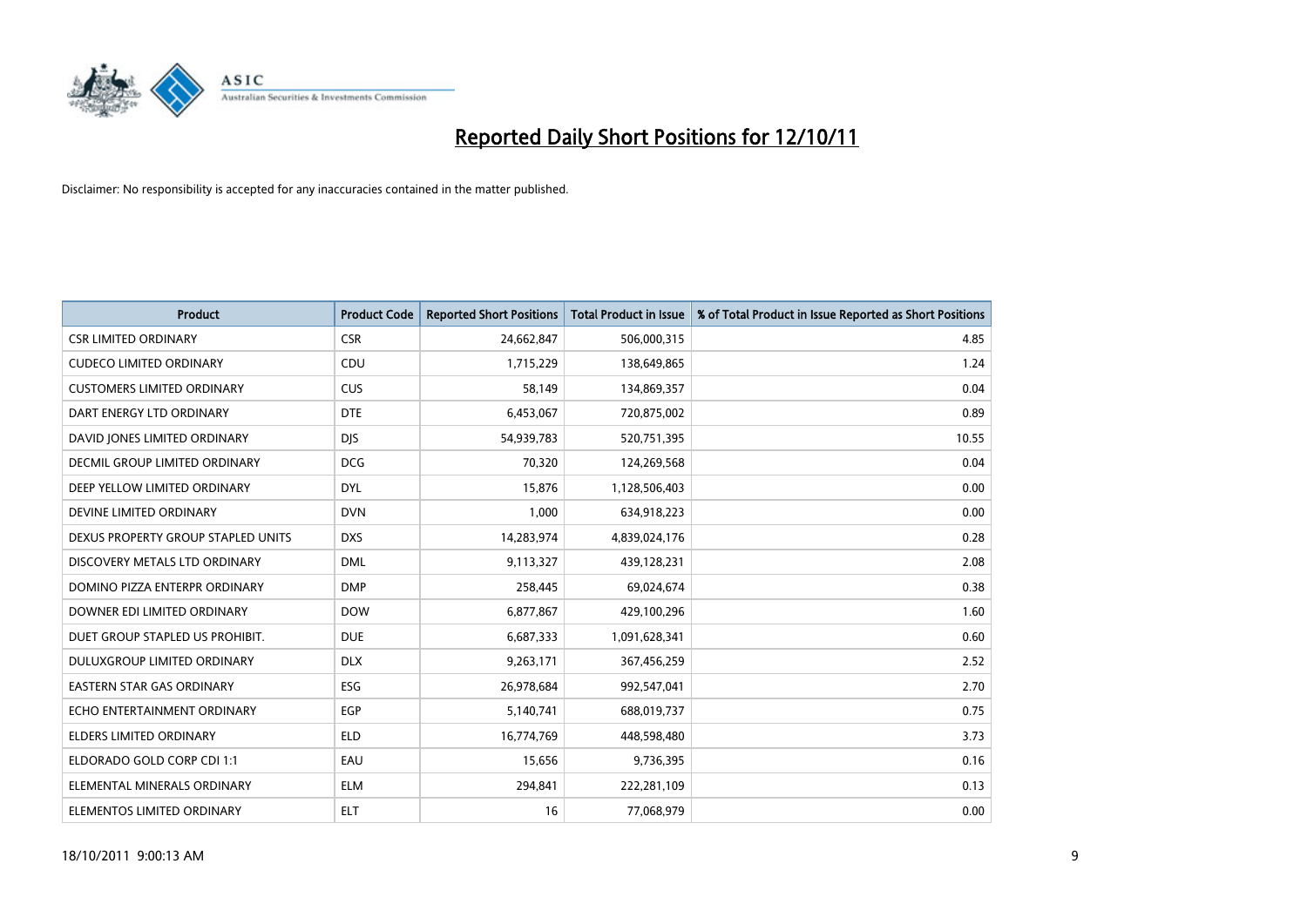

| <b>Product</b>                        | <b>Product Code</b> | <b>Reported Short Positions</b> | <b>Total Product in Issue</b> | % of Total Product in Issue Reported as Short Positions |
|---------------------------------------|---------------------|---------------------------------|-------------------------------|---------------------------------------------------------|
| ELIXIR PETROLEUM LTD ORDINARY         | <b>EXR</b>          | 324,400                         | 217,288,472                   | 0.15                                                    |
| <b>EMECO HOLDINGS ORDINARY</b>        | <b>EHL</b>          | 2,211,227                       | 631,237,586                   | 0.35                                                    |
| <b>ENERGY RESOURCES ORDINARY 'A'</b>  | <b>ERA</b>          | 5,701,646                       | 190,737,934                   | 3.00                                                    |
| ENERGY WORLD CORPOR. ORDINARY         | <b>EWC</b>          | 20,884,355                      | 1,734,166,672                 | 1.20                                                    |
| <b>ENTEK ENERGY LTD ORDINARY</b>      | <b>ETE</b>          | 489,903                         | 510,657,387                   | 0.10                                                    |
| <b>ENTELLECT LIMITED ORDINARY</b>     | <b>ESN</b>          | 464,050                         | 985,337,932                   | 0.05                                                    |
| ENVESTRA LIMITED ORDINARY             | <b>ENV</b>          | 1,857,778                       | 1,468,560,201                 | 0.12                                                    |
| EQUATORIAL RES LTD ORDINARY           | <b>EQX</b>          | 27,146                          | 113,048,553                   | 0.03                                                    |
| <b>EXTRACT RESOURCES ORDINARY</b>     | <b>EXT</b>          | 459,034                         | 251,159,163                   | 0.16                                                    |
| FAIRFAX MEDIA LTD ORDINARY            | <b>FXI</b>          | 342,214,571                     | 2,351,955,725                 | 14.54                                                   |
| FAR LTD ORDINARY                      | <b>FAR</b>          | 21,000,000                      | 1,245,401,164                 | 1.69                                                    |
| FERRAUS LIMITED ORDINARY              | <b>FRS</b>          | 370                             | 408,884,504                   | 0.00                                                    |
| FISHER & PAYKEL APP. ORDINARY         | <b>FPA</b>          | 18,298                          | 724,235,162                   | 0.00                                                    |
| FKP PROPERTY GROUP STAPLED SECURITIES | <b>FKP</b>          | 25,843,828                      | 1,197,968,723                 | 2.14                                                    |
| FLEETWOOD CORP ORDINARY               | <b>FWD</b>          | 303,795                         | 58,696,301                    | 0.51                                                    |
| FLETCHER BUILDING ORDINARY            | <b>FBU</b>          | 9,588,966                       | 678,573,570                   | 1.40                                                    |
| <b>FLEXIGROUP LIMITED ORDINARY</b>    | <b>FXL</b>          | 69,885                          | 277,862,586                   | 0.02                                                    |
| <b>FLIGHT CENTRE ORDINARY</b>         | <b>FLT</b>          | 4,760,502                       | 99,982,877                    | 4.74                                                    |
| FLINDERS MINES LTD ORDINARY           | <b>FMS</b>          | 21,670,768                      | 1,821,300,404                 | 1.18                                                    |
| FOCUS MINERALS LTD ORDINARY           | <b>FML</b>          | 8,275,948                       | 4,263,534,602                 | 0.19                                                    |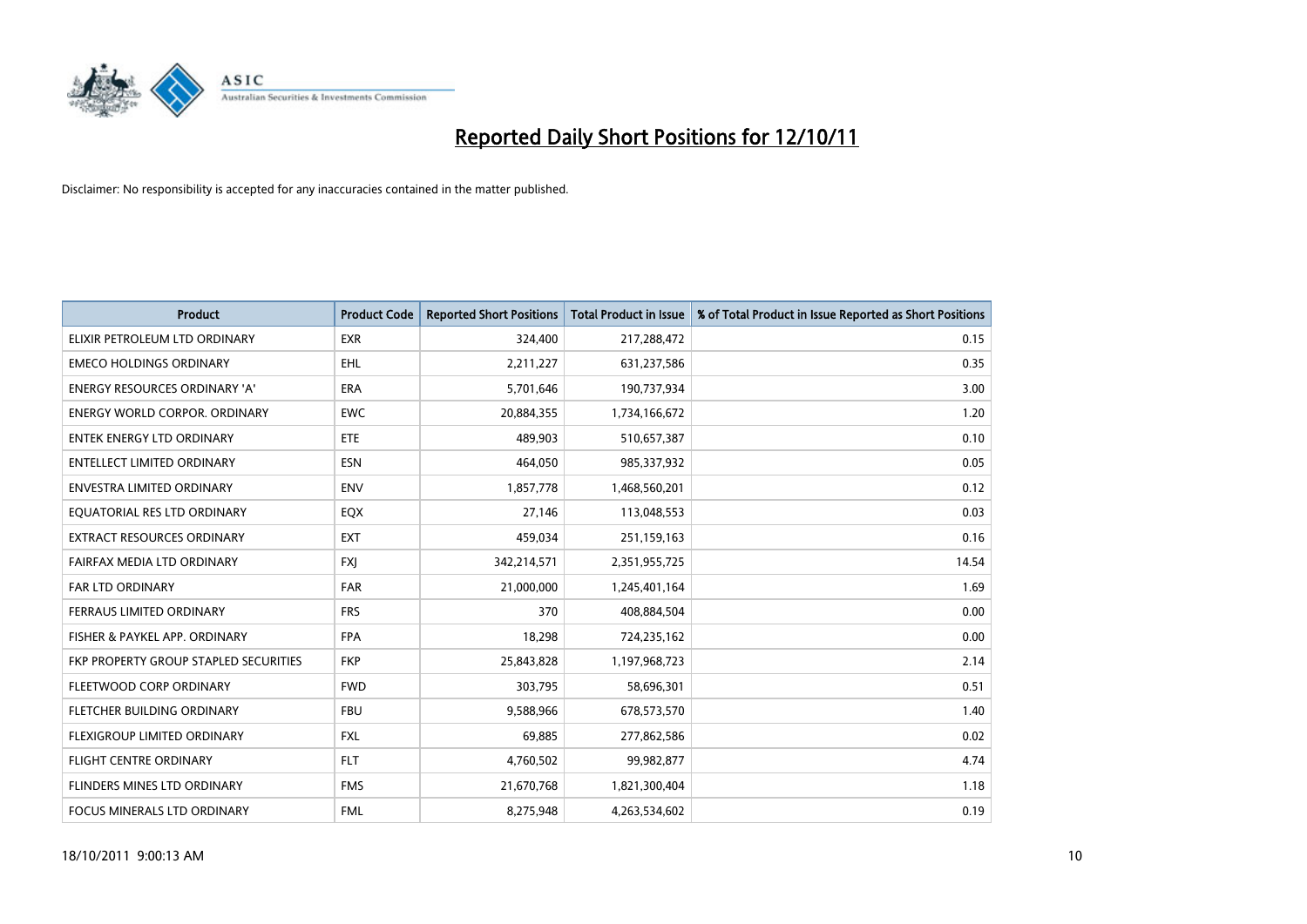

| <b>Product</b>                              | <b>Product Code</b> | <b>Reported Short Positions</b> | <b>Total Product in Issue</b> | % of Total Product in Issue Reported as Short Positions |
|---------------------------------------------|---------------------|---------------------------------|-------------------------------|---------------------------------------------------------|
| <b>FORGE GROUP LIMITED ORDINARY</b>         | FGE                 | 104,013                         | 83,429,014                    | 0.12                                                    |
| FORTE ENERGY NL ORDINARY                    | <b>FTE</b>          | 2,658,986                       | 695,589,311                   | 0.38                                                    |
| FORTESCUE METALS GRP ORDINARY               | <b>FMG</b>          | 55,352,014                      | 3,113,798,659                 | 1.73                                                    |
| <b>FOSTER'S GROUP ORDINARY</b>              | FGL                 | 8,481,227                       | 1,940,894,542                 | 0.41                                                    |
| FTD CORPORATION ORDINARY                    | <b>FTD</b>          | 8,088                           | 36,474,593                    | 0.02                                                    |
| <b>FUNTASTIC LIMITED ORDINARY</b>           | <b>FUN</b>          | 322,528                         | 340,997,682                   | 0.09                                                    |
| <b>G.U.D. HOLDINGS ORDINARY</b>             | GUD                 | 433.144                         | 70,107,387                    | 0.61                                                    |
| <b>GALAXY RESOURCES ORDINARY</b>            | <b>GXY</b>          | 2,621,246                       | 323,327,000                   | 0.80                                                    |
| <b>GEODYNAMICS LIMITED ORDINARY</b>         | GDY                 | 86,812                          | 337,084,174                   | 0.03                                                    |
| <b>GINDALBIE METALS LTD ORDINARY</b>        | GBG                 | 25,186,479                      | 1,135,565,349                 | 2.22                                                    |
| <b>GLOBAL MINING ORDINARY</b>               | <b>GMI</b>          | 8,951                           | 184,894,556                   | 0.00                                                    |
| <b>GLOUCESTER COAL ORDINARY</b>             | GCL                 | 1,596,686                       | 202,905,967                   | 0.79                                                    |
| <b>GME RESOURCES LTD ORDINARY</b>           | <b>GME</b>          | 800                             | 322,635,902                   | 0.00                                                    |
| <b>GOLD ONE INT LTD ORDINARY</b>            | GDO                 | 976,690                         | 809,004,292                   | 0.12                                                    |
| <b>GOLDEN WEST RESOURCE ORDINARY</b>        | <b>GWR</b>          | 1,617                           | 192,082,567                   | 0.00                                                    |
| <b>GOODMAN FIELDER. ORDINARY</b>            | <b>GFF</b>          | 96,135,244                      | 1,793,843,797                 | 5.34                                                    |
| <b>GOODMAN FIELDER. RTS 14-OCT-11 FORUS</b> | <b>GFFR</b>         | 339,935                         | 143,790,254                   | 0.23                                                    |
| <b>GOODMAN GROUP STAPLED US PROHIBIT.</b>   | <b>GMG</b>          | 35,652,512                      | 7,394,907,651                 | 0.47                                                    |
| <b>GPT GROUP STAPLED SEC.</b>               | <b>GPT</b>          | 15,001,500                      | 1,836,242,729                 | 0.81                                                    |
| <b>GRAINCORP LIMITED A CLASS ORDINARY</b>   | <b>GNC</b>          | 750.802                         | 198,318,900                   | 0.37                                                    |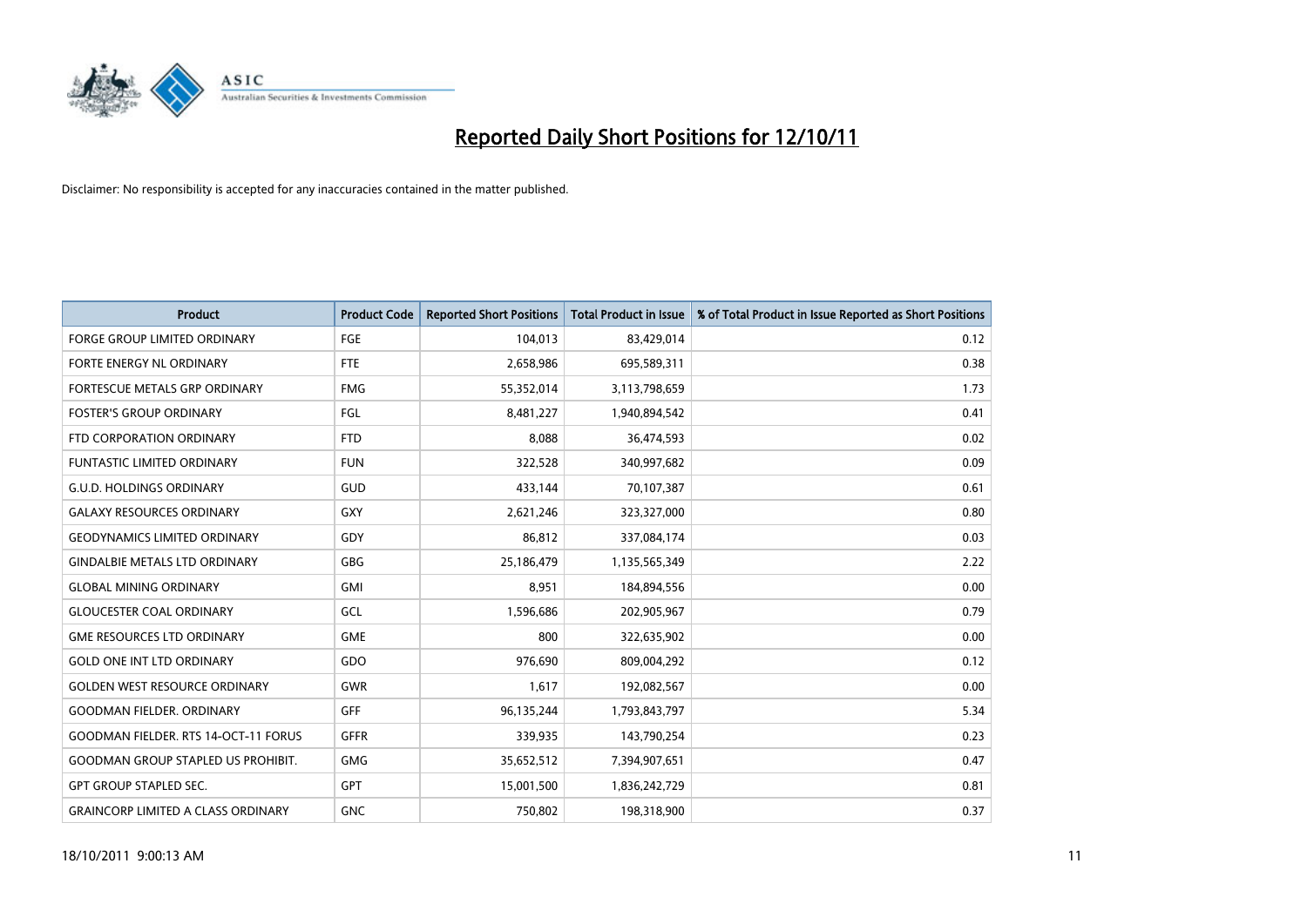

| <b>Product</b>                        | <b>Product Code</b> | <b>Reported Short Positions</b> | <b>Total Product in Issue</b> | % of Total Product in Issue Reported as Short Positions |
|---------------------------------------|---------------------|---------------------------------|-------------------------------|---------------------------------------------------------|
| <b>GRANGE RESOURCES, ORDINARY</b>     | GRR                 | 613,006                         | 1,153,937,134                 | 0.06                                                    |
| <b>GREENCAP LIMITED ORDINARY</b>      | GCG                 |                                 | 262,515,385                   | 0.00                                                    |
| <b>GREENLAND MIN EN LTD ORDINARY</b>  | GGG                 | 2,415,749                       | 410,407,582                   | 0.57                                                    |
| <b>GRYPHON MINERALS LTD ORDINARY</b>  | GRY                 | 1,807,555                       | 300,122,058                   | 0.60                                                    |
| <b>GUILDFORD COAL LTD ORDINARY</b>    | <b>GUF</b>          | 2,236,060                       | 219,654,168                   | 1.03                                                    |
| <b>GUINNESS PEAT GROUP. CDI 1:1</b>   | <b>GPG</b>          | 54                              | 266,628,162                   | 0.00                                                    |
| <b>GUNNS LIMITED ORDINARY</b>         | <b>GNS</b>          | 55,305,601                      | 848,401,559                   | 6.49                                                    |
| <b>GWA GROUP LTD ORDINARY</b>         | <b>GWA</b>          | 10,674,714                      | 301,525,014                   | 3.55                                                    |
| HARVEY NORMAN ORDINARY                | <b>HVN</b>          | 58,735,895                      | 1,062,316,784                 | 5.53                                                    |
| HASTIE GROUP LIMITED ORDINARY         | <b>HST</b>          | 3,343,856                       | 1,369,040,011                 | 0.24                                                    |
| HASTINGS DIVERSIFIED STAPLED SECURITY | <b>HDF</b>          | 3,684,698                       | 530,001,072                   | 0.71                                                    |
| <b>HEARTWARE INT INC CDI 35:1</b>     | <b>HIN</b>          | 272,008                         | 48,598,550                    | 0.56                                                    |
| <b>HENDERSON GROUP CDI 1:1</b>        | <b>HGG</b>          | 9,975,985                       | 642,886,460                   | 1.55                                                    |
| HFA HOLDINGS LIMITED ORDINARY         | <b>HFA</b>          | 8,273                           | 117,332,831                   | 0.00                                                    |
| <b>HIGHLANDS PACIFIC ORDINARY</b>     | <b>HIG</b>          | 2,798,805                       | 686,082,148                   | 0.40                                                    |
| HILLGROVE RES LTD ORDINARY            | <b>HGO</b>          | 1,559,687                       | 793,698,575                   | 0.20                                                    |
| HILLS HOLDINGS LTD ORDINARY           | <b>HIL</b>          | 4,270,289                       | 247,928,145                   | 1.71                                                    |
| HORIZON OIL LIMITED ORDINARY          | <b>HZN</b>          | 15,689,825                      | 1,130,811,515                 | 1.39                                                    |
| HUNNU COAL LIMITED ORDINARY           | <b>HUN</b>          | 11,121                          | 218,565,002                   | 0.00                                                    |
| <b>IINET LIMITED ORDINARY</b>         | <b>IIN</b>          | 1,191,072                       | 152,169,119                   | 0.77                                                    |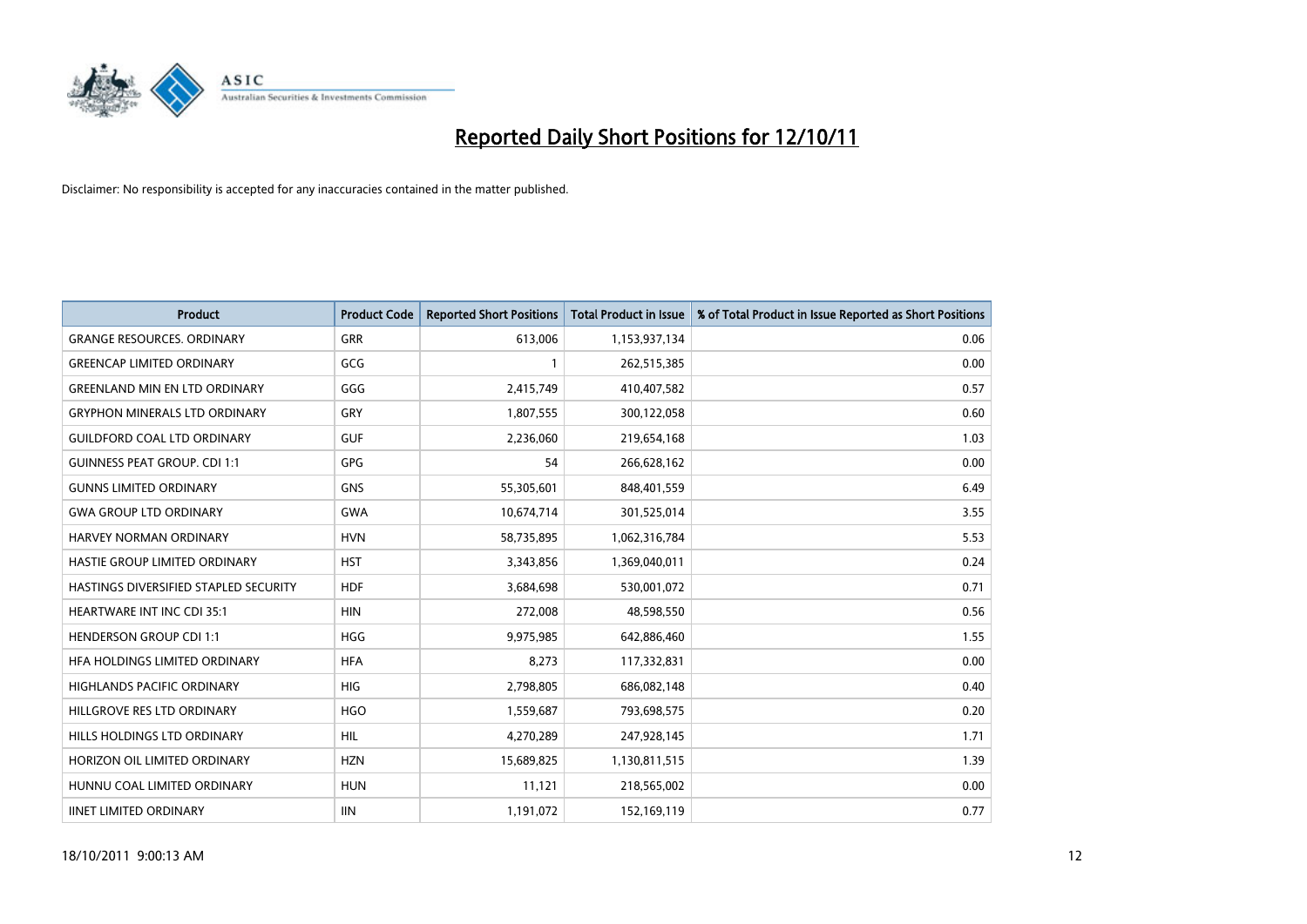

| <b>Product</b>                                | <b>Product Code</b> | <b>Reported Short Positions</b> | <b>Total Product in Issue</b> | % of Total Product in Issue Reported as Short Positions |
|-----------------------------------------------|---------------------|---------------------------------|-------------------------------|---------------------------------------------------------|
| <b>ILUKA RESOURCES ORDINARY</b>               | ILU                 | 7,956,928                       | 418,700,517                   | 1.88                                                    |
| <b>IMDEX LIMITED ORDINARY</b>                 | <b>IMD</b>          | 487,201                         | 204,447,435                   | 0.22                                                    |
| IMF (AUSTRALIA) LTD ORDINARY                  | <b>IMF</b>          | 352,657                         | 123,828,193                   | 0.28                                                    |
| <b>IMX RESOURCES LTD ORDINARY</b>             | <b>IXR</b>          | 20,000                          | 262,612,803                   | 0.01                                                    |
| <b>INCITEC PIVOT ORDINARY</b>                 | IPL                 | 370,101                         | 1,628,730,107                 | 0.01                                                    |
| <b>INDEPENDENCE GROUP ORDINARY</b>            | IGO                 | 4,259,617                       | 202,907,135                   | 2.10                                                    |
| INDOPHIL RESOURCES ORDINARY                   | <b>IRN</b>          | 1,682,438                       | 995,437,860                   | 0.17                                                    |
| <b>INDUSTREA LIMITED ORDINARY</b>             | IDL                 | 1,051,921                       | 364,733,566                   | 0.28                                                    |
| INFIGEN ENERGY STAPLED SECURITIES             | <b>IFN</b>          | 6,031,234                       | 762,265,972                   | 0.80                                                    |
| ING RE COM GROUP STAPLED SECURITIES           | ILF.                | 3,583                           | 441,029,194                   | 0.00                                                    |
| INSURANCE AUSTRALIA ORDINARY                  | IAG                 | 11,402,246                      | 2,079,034,021                 | 0.54                                                    |
| <b>INTEGRA MINING LTD, ORDINARY</b>           | <b>IGR</b>          | 5,367,143                       | 843,743,881                   | 0.63                                                    |
| <b>INTREPID MINES ORDINARY</b>                | <b>IAU</b>          | 2,098,960                       | 522,374,199                   | 0.40                                                    |
| <b>INVESTA OFFICE FUND STAPLED SECURITIES</b> | <b>IOF</b>          | 13,803,929                      | 2,657,463,999                 | 0.52                                                    |
| <b>INVOCARE LIMITED ORDINARY</b>              | <b>IVC</b>          | 1,103,646                       | 110,030,298                   | 1.00                                                    |
| ION LIMITED ORDINARY                          | <b>ION</b>          | 164,453                         | 256,365,105                   | 0.06                                                    |
| <b>IOOF HOLDINGS LTD ORDINARY</b>             | IFL.                | 895,293                         | 229,794,395                   | 0.39                                                    |
| <b>IPROPERTY GROUP LTD ORDINARY</b>           | <b>IPP</b>          | 30,000                          | 169,527,776                   | 0.02                                                    |
| <b>IRESS MARKET TECH. ORDINARY</b>            | <b>IRE</b>          | 801,271                         | 127,036,010                   | 0.62                                                    |
| <b>IRON ORE HOLDINGS ORDINARY</b>             | <b>IOH</b>          | 20,025                          | 166,087,005                   | 0.01                                                    |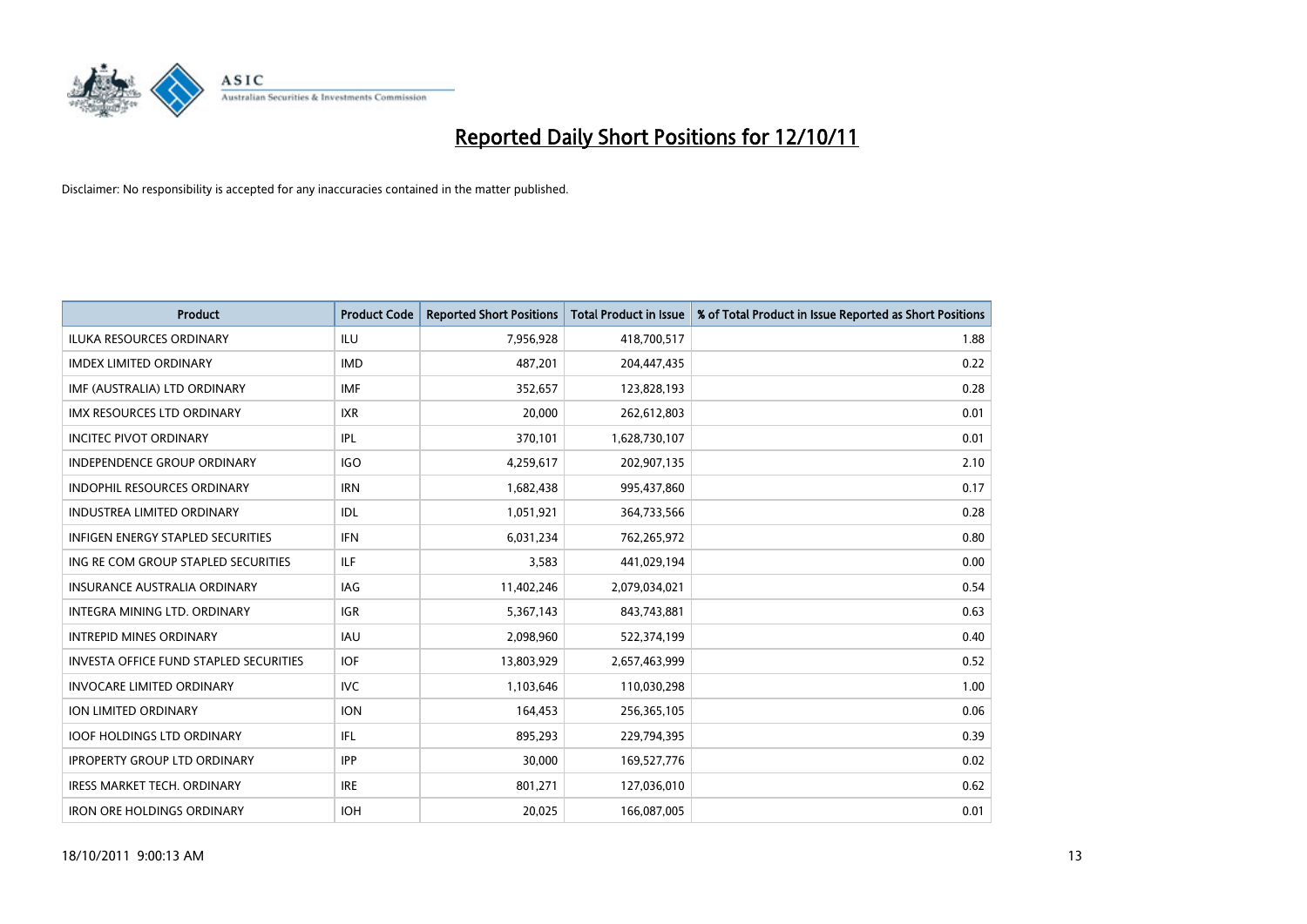

| <b>Product</b>                                  | <b>Product Code</b> | <b>Reported Short Positions</b> | Total Product in Issue | % of Total Product in Issue Reported as Short Positions |
|-------------------------------------------------|---------------------|---------------------------------|------------------------|---------------------------------------------------------|
| ISHARES MSCI AUS 200 ISHARES MSCI AUS 200       | <b>IOZ</b>          | 74.980                          | 2,326,394              | 3.22                                                    |
| ISHARES MSCI EM MKTS CDI 1:1                    | IEM                 | 25,899                          | 425,700,000            | 0.01                                                    |
| ISHARES S&P HIGH DIV ISHARES S&P HIGH DIV       | <b>IHD</b>          | 71,187                          | 2,201,253              | 3.23                                                    |
| ISHARES SMALL ORDS ISHARES SMALL ORDS           | <b>ISO</b>          | 699,253                         | 5,401,916              | 12.94                                                   |
| <b>IVANHOE AUSTRALIA ORDINARY</b>               | <b>IVA</b>          | 778,598                         | 484,165,340            | 0.16                                                    |
| <b>JAMES HARDIE INDUST CHESS DEPOSITARY INT</b> | <b>IHX</b>          | 25,484,762                      | 435,640,582            | 5.82                                                    |
| <b>JAMESON RESOURCES ORDINARY</b>               | <b>JAL</b>          | 1,600,000                       | 95,828,865             | 1.67                                                    |
| <b>JB HI-FI LIMITED ORDINARY</b>                | <b>IBH</b>          | 18,807,281                      | 98,756,791             | 19.07                                                   |
| <b>JUPITER MINES ORDINARY</b>                   | <b>IMS</b>          | 4,437                           | 1,561,235,037          | 0.00                                                    |
| <b>KAGARA LTD ORDINARY</b>                      | KZL                 | 12,730,482                      | 718,068,836            | 1.75                                                    |
| KAROON GAS AUSTRALIA ORDINARY                   | <b>KAR</b>          | 4,553,346                       | 221,420,769            | 2.05                                                    |
| KASBAH RESOURCES ORDINARY                       | <b>KAS</b>          | 500                             | 364,262,596            | 0.00                                                    |
| KATHMANDU HOLD LTD ORDINARY                     | <b>KMD</b>          | 2,063,550                       | 200,000,000            | 1.03                                                    |
| <b>KEYBRIDGE CAPITAL ORDINARY</b>               | <b>KBC</b>          | 5,999                           | 172,070,564            | 0.00                                                    |
| KIMBERLEY METALS LTD ORDINARY                   | <b>KBL</b>          | 1.820                           | 164,752,978            | 0.00                                                    |
| KINGSGATE CONSOLID. ORDINARY                    | <b>KCN</b>          | 2,043,936                       | 139,039,834            | 1.47                                                    |
| KINGSROSE MINING LTD ORDINARY                   | <b>KRM</b>          | 778,264                         | 267,223,726            | 0.29                                                    |
| LEIGHTON HOLDINGS ORDINARY                      | LEI                 | 10,224,484                      | 336,515,596            | 3.03                                                    |
| LEND LEASE GROUP UNIT/ORD STAPLED               | <b>LLC</b>          | 3,281,603                       | 571,804,090            | 0.56                                                    |
| LINC ENERGY LTD ORDINARY                        | <b>LNC</b>          | 6,613,617                       | 503,418,900            | 1.30                                                    |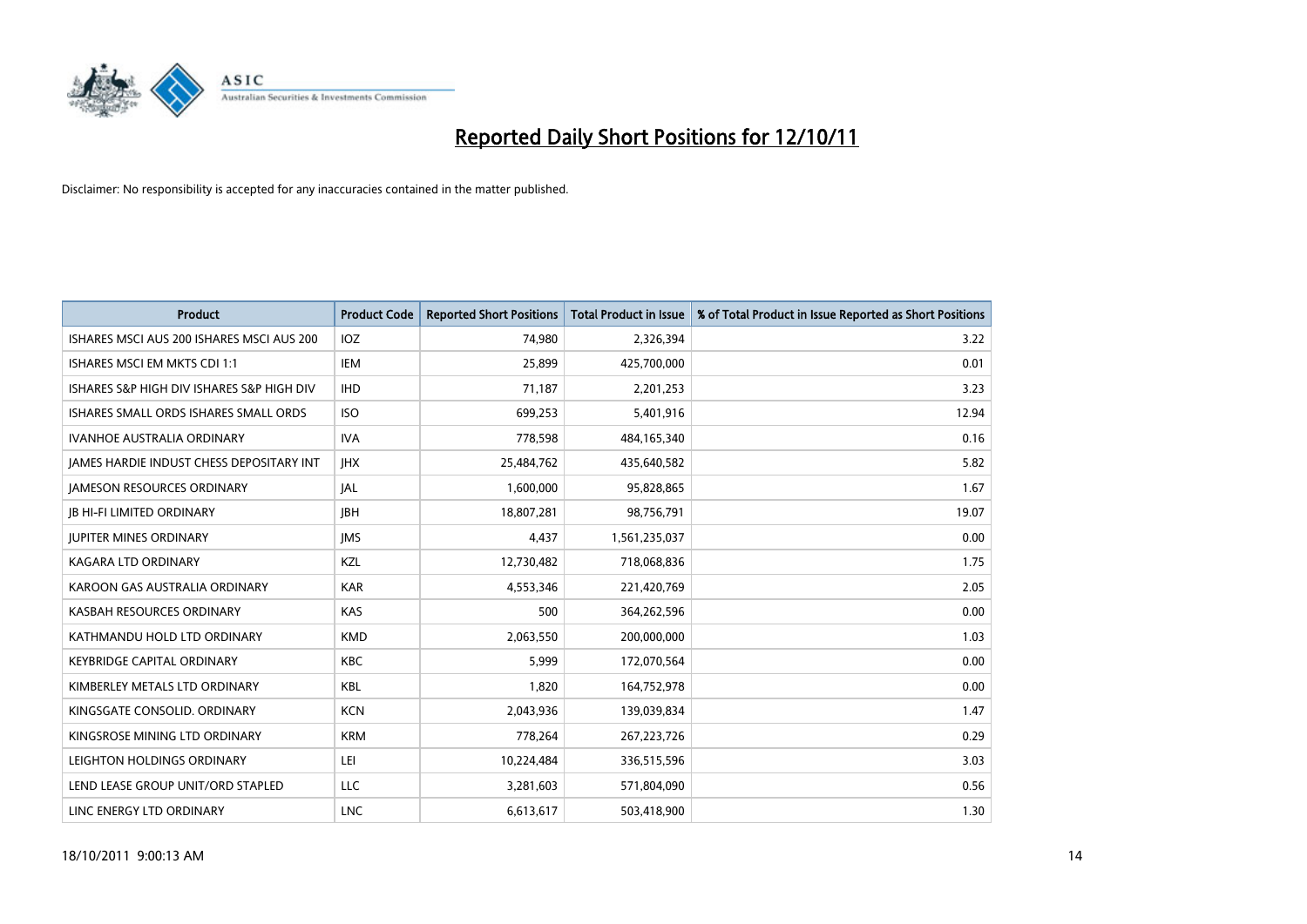

| <b>Product</b>                        | <b>Product Code</b> | <b>Reported Short Positions</b> | <b>Total Product in Issue</b> | % of Total Product in Issue Reported as Short Positions |
|---------------------------------------|---------------------|---------------------------------|-------------------------------|---------------------------------------------------------|
| LIQUEFIED NATURAL ORDINARY            | <b>LNG</b>          | 370,140                         | 267,699,015                   | 0.14                                                    |
| LYNAS CORPORATION ORDINARY            | <b>LYC</b>          | 82,243,947                      | 1,713,846,913                 | 4.81                                                    |
| M2 TELECOMMUNICATION ORDINARY         | <b>MTU</b>          | 80,615                          | 123,810,285                   | 0.05                                                    |
| MACARTHUR COAL ORDINARY               | <b>MCC</b>          | 716,514                         | 302,092,343                   | 0.23                                                    |
| <b>MACMAHON HOLDINGS ORDINARY</b>     | <b>MAH</b>          | 5,108,968                       | 738,631,705                   | 0.68                                                    |
| MACQ ATLAS ROADS GRP ORDINARY STAPLED | <b>MOA</b>          | 12,564,933                      | 464,279,594                   | 2.71                                                    |
| MACQUARIE GROUP LTD ORDINARY          | <b>MOG</b>          | 4,784,340                       | 348,285,032                   | 1.34                                                    |
| <b>MANAS RES LTD ORDINARY</b>         | <b>MSR</b>          | 13,659                          | 177,419,861                   | 0.01                                                    |
| MAP GROUP STAPLED US PROHIBIT.        | <b>MAP</b>          | 6,274,094                       | 1,861,210,782                 | 0.32                                                    |
| <b>MATRIX C &amp; E LTD ORDINARY</b>  | <b>MCE</b>          | 291,672                         | 77,081,507                    | 0.37                                                    |
| MCMILLAN SHAKESPEARE ORDINARY         | <b>MMS</b>          | 38,918                          | 68,305,227                    | 0.04                                                    |
| MCPHERSON'S LTD ORDINARY              | <b>MCP</b>          | 214,050                         | 72,401,758                    | 0.30                                                    |
| MEDUSA MINING LTD ORDINARY            | <b>MML</b>          | 797,188                         | 188,827,911                   | 0.44                                                    |
| MELBOURNE IT LIMITED ORDINARY         | <b>MLB</b>          | 136,142                         | 80,662,621                    | 0.17                                                    |
| MEO AUSTRALIA LTD ORDINARY            | <b>MEO</b>          | 332,510                         | 539,913,260                   | 0.06                                                    |
| <b>MERMAID MARINE ORDINARY</b>        | <b>MRM</b>          | 1,474,442                       | 217,718,357                   | 0.67                                                    |
| MESOBLAST LIMITED ORDINARY            | <b>MSB</b>          | 5,927,305                       | 280,425,258                   | 2.10                                                    |
| METALS X LIMITED ORDINARY             | <b>MLX</b>          | 326,940                         | 1,340,453,375                 | 0.03                                                    |
| METCASH LIMITED ORDINARY              | <b>MTS</b>          | 32,088,284                      | 770,720,699                   | 4.16                                                    |
| METGASCO LIMITED ORDINARY             | <b>MEL</b>          | 235.435                         | 337,396,221                   | 0.07                                                    |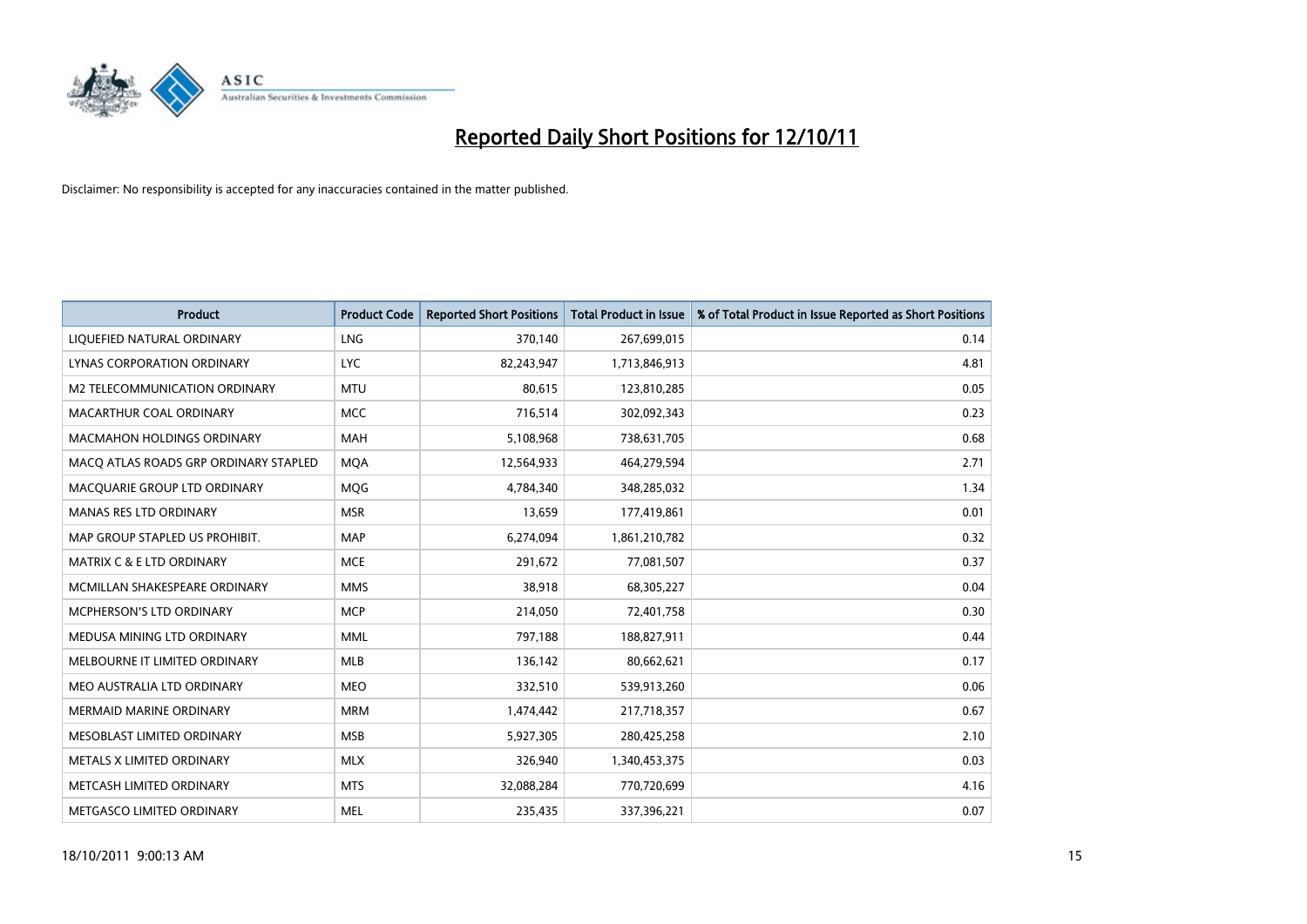

| <b>Product</b>                     | <b>Product Code</b> | <b>Reported Short Positions</b> | Total Product in Issue | % of Total Product in Issue Reported as Short Positions |
|------------------------------------|---------------------|---------------------------------|------------------------|---------------------------------------------------------|
| METMINCO LIMITED ORDINARY          | <b>MNC</b>          | 892,490                         | 1,462,616,146          | 0.06                                                    |
| METROCOAL LIMITED ORDINARY         | <b>MTE</b>          | 300,000                         | 102,123,663            | 0.29                                                    |
| MHM METALS LIMITED ORDINARY        | <b>MHM</b>          | 196.877                         | 102,334,203            | 0.20                                                    |
| MICLYN EXP OFFSHR ORDINARY         | <b>MIO</b>          | 19,805                          | 274,618,684            | 0.01                                                    |
| MILLENNIUM MIN LTD ORDINARY        | <b>MOY</b>          | 2,895,390                       | 2,999,828,232          | 0.10                                                    |
| MINARA RESOURCES ORDINARY          | <b>MRE</b>          | 2,406,924                       | 1,169,424,487          | 0.21                                                    |
| MINCOR RESOURCES NL ORDINARY       | <b>MCR</b>          | 1,304,059                       | 197,740,804            | 0.64                                                    |
| MINEMAKERS LIMITED ORDINARY        | <b>MAK</b>          | 44,227                          | 227,003,950            | 0.02                                                    |
| MINERAL DEPOSITS ORDINARY          | <b>MDL</b>          | 514,268                         | 83,538,786             | 0.61                                                    |
| MINERAL RESOURCES, ORDINARY        | <b>MIN</b>          | 973,222                         | 183,884,367            | 0.52                                                    |
| MIRABELA NICKEL LTD ORDINARY       | <b>MBN</b>          | 17,247,562                      | 491,781,237            | 3.51                                                    |
| MIRVAC GROUP STAPLED SECURITIES    | <b>MGR</b>          | 38,351,403                      | 3,416,924,188          | 1.08                                                    |
| MOLOPO ENERGY LTD ORDINARY         | <b>MPO</b>          | 1,934,929                       | 245,579,810            | 0.78                                                    |
| <b>MONADELPHOUS GROUP ORDINARY</b> | <b>MND</b>          | 1,294,517                       | 88,674,327             | 1.47                                                    |
| MORTGAGE CHOICE LTD ORDINARY       | <b>MOC</b>          | 242,741                         | 119,948,255            | 0.20                                                    |
| MOUNT GIBSON IRON ORDINARY         | <b>MGX</b>          | 12,915,594                      | 1,082,570,693          | 1.17                                                    |
| MULTIPLEX SITES SITES              | <b>MXUPA</b>        | 22                              | 4,500,000              | 0.00                                                    |
| MURCHISON METALS LTD ORDINARY      | <b>MMX</b>          | 18,981,922                      | 437,354,555            | 4.35                                                    |
| MYER HOLDINGS LTD ORDINARY         | <b>MYR</b>          | 50,234,927                      | 583,284,551            | 8.60                                                    |
| MYSTATE LIMITED ORDINARY           | <b>MYS</b>          | 1,400                           | 67,463,454             | 0.00                                                    |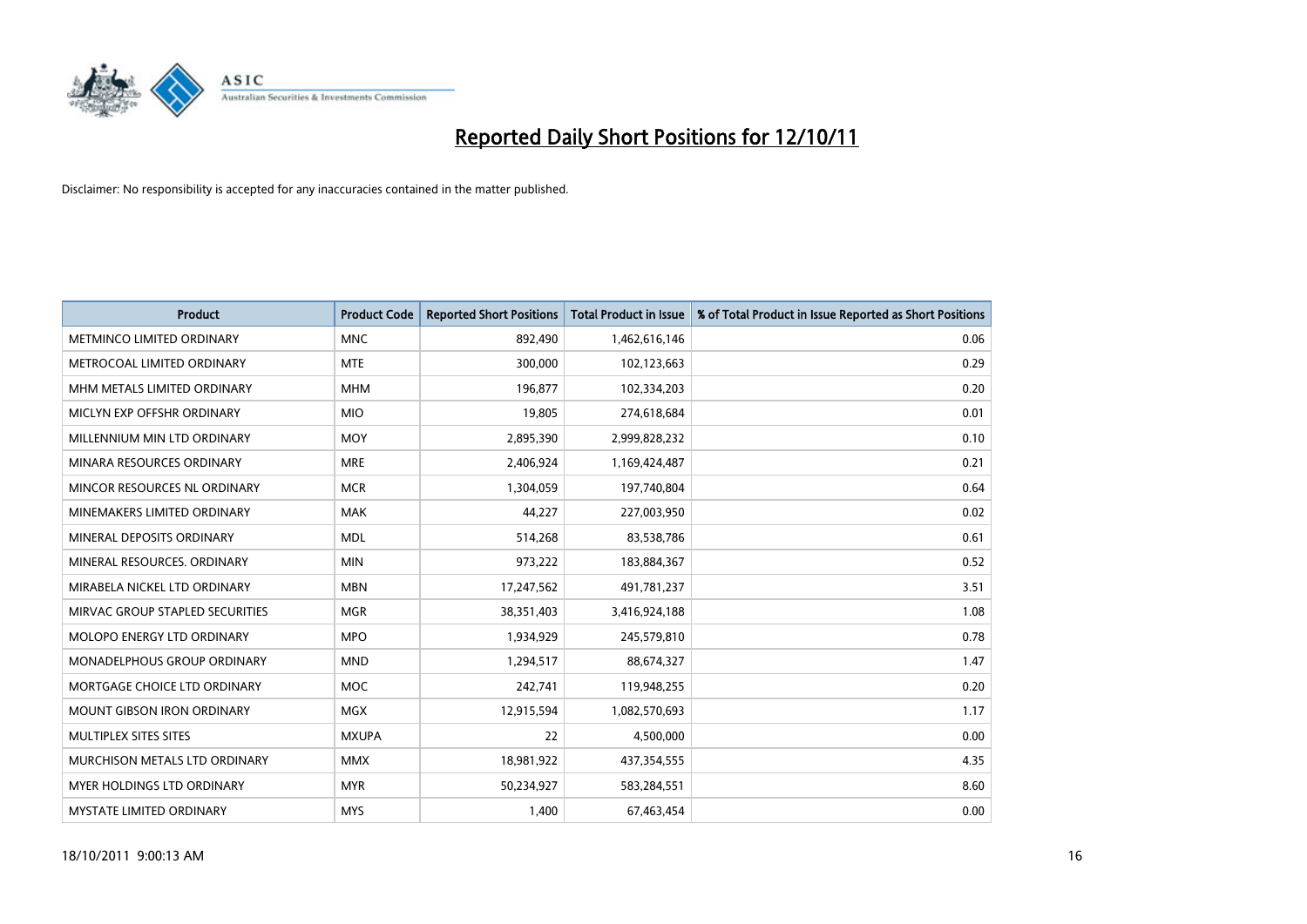

| <b>Product</b>                        | <b>Product Code</b> | <b>Reported Short Positions</b> | Total Product in Issue | % of Total Product in Issue Reported as Short Positions |
|---------------------------------------|---------------------|---------------------------------|------------------------|---------------------------------------------------------|
| NATIONAL AUST, BANK ORDINARY          | <b>NAB</b>          | 27,826,420                      | 2,201,188,437          | 1.22                                                    |
| NATURAL FUEL LIMITED ORDINARY         | <b>NFL</b>          |                                 | 1,121,912              | 0.00                                                    |
| NAVITAS LIMITED ORDINARY              | <b>NVT</b>          | 2,470,455                       | 375,318,628            | 0.64                                                    |
| NEPTUNE MARINE ORDINARY               | <b>NMS</b>          | 182,253                         | 1,748,545,632          | 0.01                                                    |
| NEW HOPE CORPORATION ORDINARY         | <b>NHC</b>          | 715,466                         | 830,230,549            | 0.07                                                    |
| NEWCREST MINING ORDINARY              | <b>NCM</b>          | 1,989,970                       | 765,000,000            | 0.23                                                    |
| NEWS CORP A NON-VOTING CDI            | <b>NWSLV</b>        | 4,895,808                       | 1,756,874,679          | 0.28                                                    |
| NEWS CORP B VOTING CDI                | <b>NWS</b>          | 3,658,938                       | 798,520,953            | 0.45                                                    |
| NEXBIS LIMITED ORDINARY               | <b>NBS</b>          | 63,733                          | 798,356,704            | 0.01                                                    |
| NEXTDC LIMITED ORDINARY               | <b>NXT</b>          | 27,057                          | 123,533,558            | 0.02                                                    |
| NEXUS ENERGY LIMITED ORDINARY         | <b>NXS</b>          | 6,548,859                       | 1,326,697,820          | 0.49                                                    |
| NIB HOLDINGS LIMITED ORDINARY         | <b>NHF</b>          | 104,911                         | 466,733,110            | 0.02                                                    |
| NIDO PETROLEUM ORDINARY               | <b>NDO</b>          | 611,637                         | 1,389,163,151          | 0.05                                                    |
| NOBLE MINERAL RES ORDINARY            | <b>NMG</b>          | 2,376,860                       | 522,308,820            | 0.45                                                    |
| NORTHERN IRON LTD ORDINARY            | <b>NFE</b>          | 944.115                         | 336,084,863            | 0.28                                                    |
| NRW HOLDINGS LIMITED ORDINARY         | <b>NWH</b>          | 849,206                         | 278,888,011            | 0.28                                                    |
| NUCOAL RESOURCES NL ORDINARY          | <b>NCR</b>          | 173,649                         | 441,129,875            | 0.04                                                    |
| NUFARM LIMITED ORDINARY               | <b>NUF</b>          | 4,249,026                       | 261,833,005            | 1.62                                                    |
| OAKTON LIMITED ORDINARY               | <b>OKN</b>          | 653,428                         | 93,800,235             | 0.70                                                    |
| OCEANAGOLD CORP. CHESS DEPOSITARY INT | <b>OGC</b>          | 717,774                         | 262,609,273            | 0.27                                                    |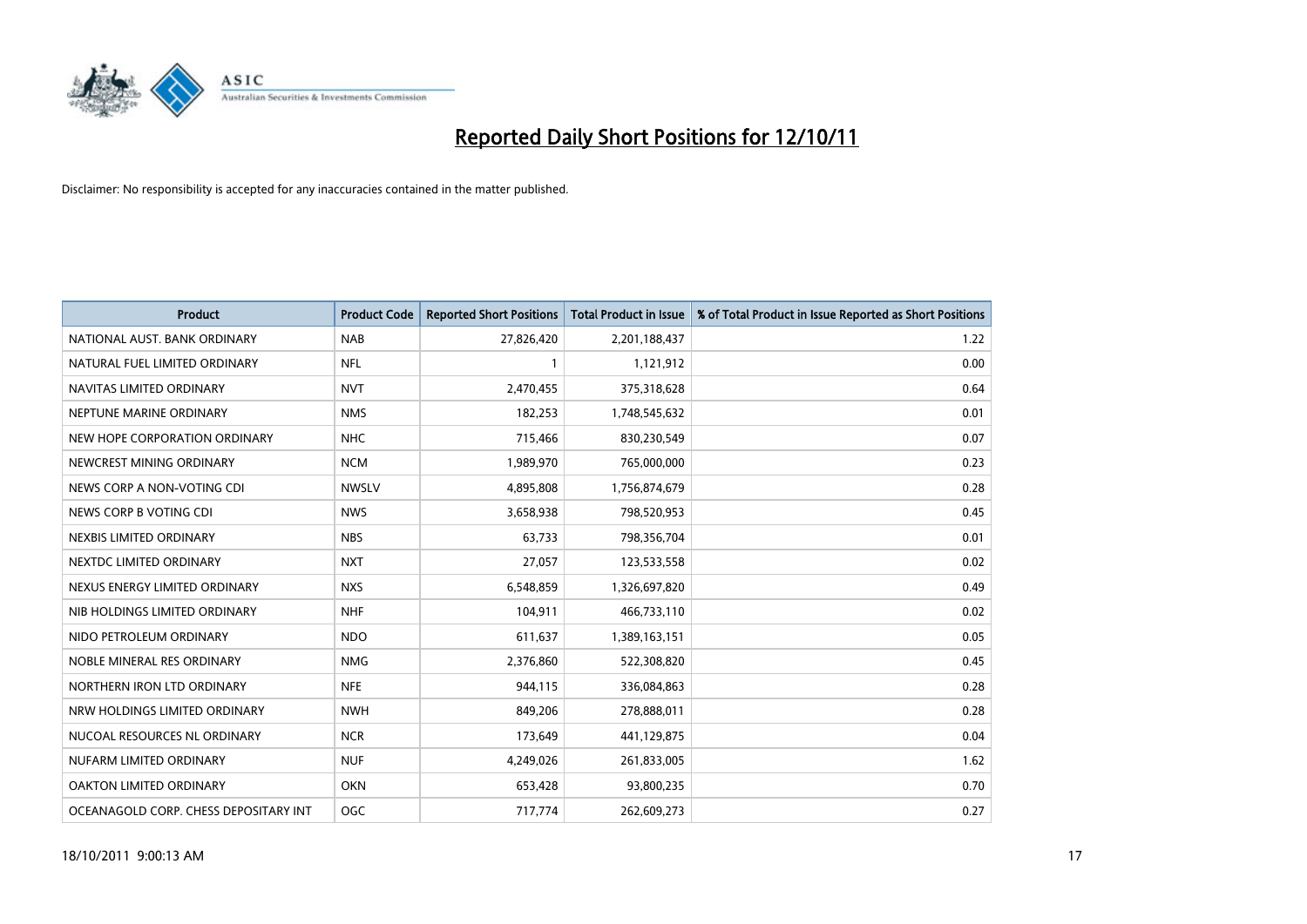

| <b>Product</b>                 | <b>Product Code</b> | <b>Reported Short Positions</b> | <b>Total Product in Issue</b> | % of Total Product in Issue Reported as Short Positions |
|--------------------------------|---------------------|---------------------------------|-------------------------------|---------------------------------------------------------|
| OCEANIA CAPITAL LTD ORDINARY   | <b>OCP</b>          | 2,500                           | 91,921,295                    | 0.00                                                    |
| OIL SEARCH LTD ORDINARY        | <b>OSH</b>          | 13,584,655                      | 1,325,155,171                 | 1.00                                                    |
| OM HOLDINGS LIMITED ORDINARY   | <b>OMH</b>          | 11,400,520                      | 504,105,150                   | 2.25                                                    |
| ONESTEEL LIMITED ORDINARY      | OST                 | 25,723,065                      | 1,338,106,652                 | 1.94                                                    |
| ORICA LIMITED ORDINARY         | ORI                 | 2,309,407                       | 363,966,570                   | 0.62                                                    |
| ORIGIN ENERGY ORDINARY         | <b>ORG</b>          | 3,294,277                       | 1,086,037,913                 | 0.30                                                    |
| OROCOBRE LIMITED ORDINARY      | <b>ORE</b>          | 237,029                         | 103,195,029                   | 0.22                                                    |
| OROTONGROUP LIMITED ORDINARY   | <b>ORL</b>          | 5,935                           | 40,880,902                    | 0.01                                                    |
| OTTO ENERGY LIMITED ORDINARY   | OEL                 | 109,204                         | 1,138,290,071                 | 0.01                                                    |
| OZ MINERALS ORDINARY           | OZL                 | 8,553,224                       | 323,877,514                   | 2.63                                                    |
| <b>PACIFIC BRANDS ORDINARY</b> | <b>PBG</b>          | 8,234,604                       | 931,386,248                   | 0.92                                                    |
| PALADIN ENERGY LTD ORDINARY    | <b>PDN</b>          | 29,645,201                      | 835,391,964                   | 3.52                                                    |
| PANAUST LIMITED ORDINARY       | <b>PNA</b>          | 12,111,885                      | 593,867,443                   | 2.01                                                    |
| PANORAMIC RESOURCES ORDINARY   | PAN                 | 808,498                         | 207,050,710                   | 0.39                                                    |
| PAPERLINX LIMITED ORDINARY     | <b>PPX</b>          | 4,280,057                       | 609,280,761                   | 0.71                                                    |
| PAPILLON RES LTD ORDINARY      | PIR                 | 1,110,324                       | 208,259,519                   | 0.53                                                    |
| PATTIES FOODS LTD ORDINARY     | PFL                 |                                 | 138,989,223                   | 0.00                                                    |
| PEAK RESOURCES ORDINARY        | <b>PEK</b>          | 20,968                          | 155,979,643                   | 0.01                                                    |
| PEET LIMITED ORDINARY          | <b>PPC</b>          | 96,040                          | 318,038,544                   | 0.03                                                    |
| PENINSULA ENERGY LTD ORDINARY  | <b>PEN</b>          | 1,493,377                       | 2,135,490,443                 | 0.07                                                    |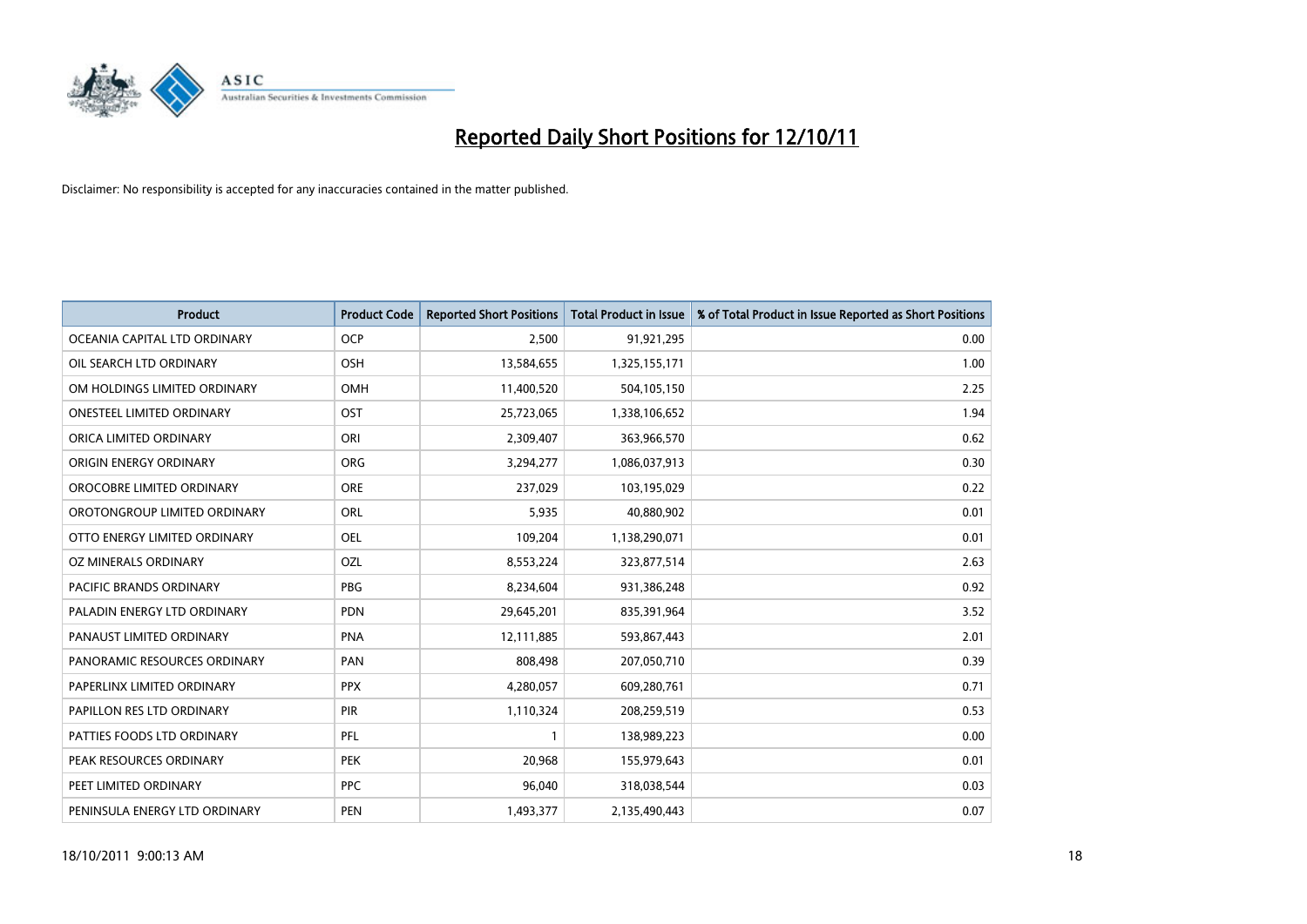

| <b>Product</b>                | <b>Product Code</b> | <b>Reported Short Positions</b> | <b>Total Product in Issue</b> | % of Total Product in Issue Reported as Short Positions |
|-------------------------------|---------------------|---------------------------------|-------------------------------|---------------------------------------------------------|
| PERILYA LIMITED ORDINARY      | PEM                 | 324,841                         | 526,075,563                   | 0.06                                                    |
| PERPETUAL LIMITED ORDINARY    | <b>PPT</b>          | 2,969,770                       | 44,692,304                    | 6.61                                                    |
| PERSEUS MINING LTD ORDINARY   | PRU                 | 2,101,612                       | 426,717,088                   | 0.50                                                    |
| PETSEC ENERGY ORDINARY        | <b>PSA</b>          | 223,332                         | 231,283,622                   | 0.10                                                    |
| PHARMAXIS LTD ORDINARY        | <b>PXS</b>          | 1,970,928                       | 229,116,309                   | 0.87                                                    |
| PHOTON GROUP LTD ORDINARY     | PGA                 | 250,510                         | 1,540,886,866                 | 0.02                                                    |
| PLATINUM ASSET ORDINARY       | <b>PTM</b>          | 6,869,210                       | 561,347,878                   | 1.22                                                    |
| PLATINUM AUSTRALIA ORDINARY   | <b>PLA</b>          | 4,733,034                       | 417,130,039                   | 1.15                                                    |
| PLATINUM CAPITAL LTD ORDINARY | <b>PMC</b>          |                                 | 165,756,878                   | 0.00                                                    |
| PMI GOLD CORP CDI 1:1         | <b>PVM</b>          | 30,000                          | 47,410,660                    | 0.06                                                    |
| PMP LIMITED ORDINARY          | <b>PMP</b>          | 1,894                           | 329,842,473                   | 0.00                                                    |
| PORT BOUVARD LIMITED ORDINARY | PBD                 | 6,754                           | 593,868,295                   | 0.00                                                    |
| PREMIER INVESTMENTS ORDINARY  | <b>PMV</b>          | 258,160                         | 155,062,831                   | 0.18                                                    |
| PRIMA BIOMED LTD ORDINARY     | PRR                 | 3,298,236                       | 1,009,452,535                 | 0.33                                                    |
| PRIMARY HEALTH CARE ORDINARY  | <b>PRY</b>          | 10,657,114                      | 497,469,803                   | 2.16                                                    |
| PRIME MEDIA GRP LTD ORDINARY  | <b>PRT</b>          | 2,305                           | 366,330,303                   | 0.00                                                    |
| PRIMEAG AUSTRALIA ORDINARY    | PAG                 |                                 | 266,394,444                   | 0.00                                                    |
| PROGEN PHARMACEUTIC ORDINARY  | PGL                 | 151,596                         | 24,709,097                    | 0.61                                                    |
| PROGRAMMED ORDINARY           | <b>PRG</b>          | 531,061                         | 118,169,908                   | 0.44                                                    |
| PSIVIDA CORP CDI 1:1          | <b>PVA</b>          | 6,878                           | 8,737,186                     | 0.08                                                    |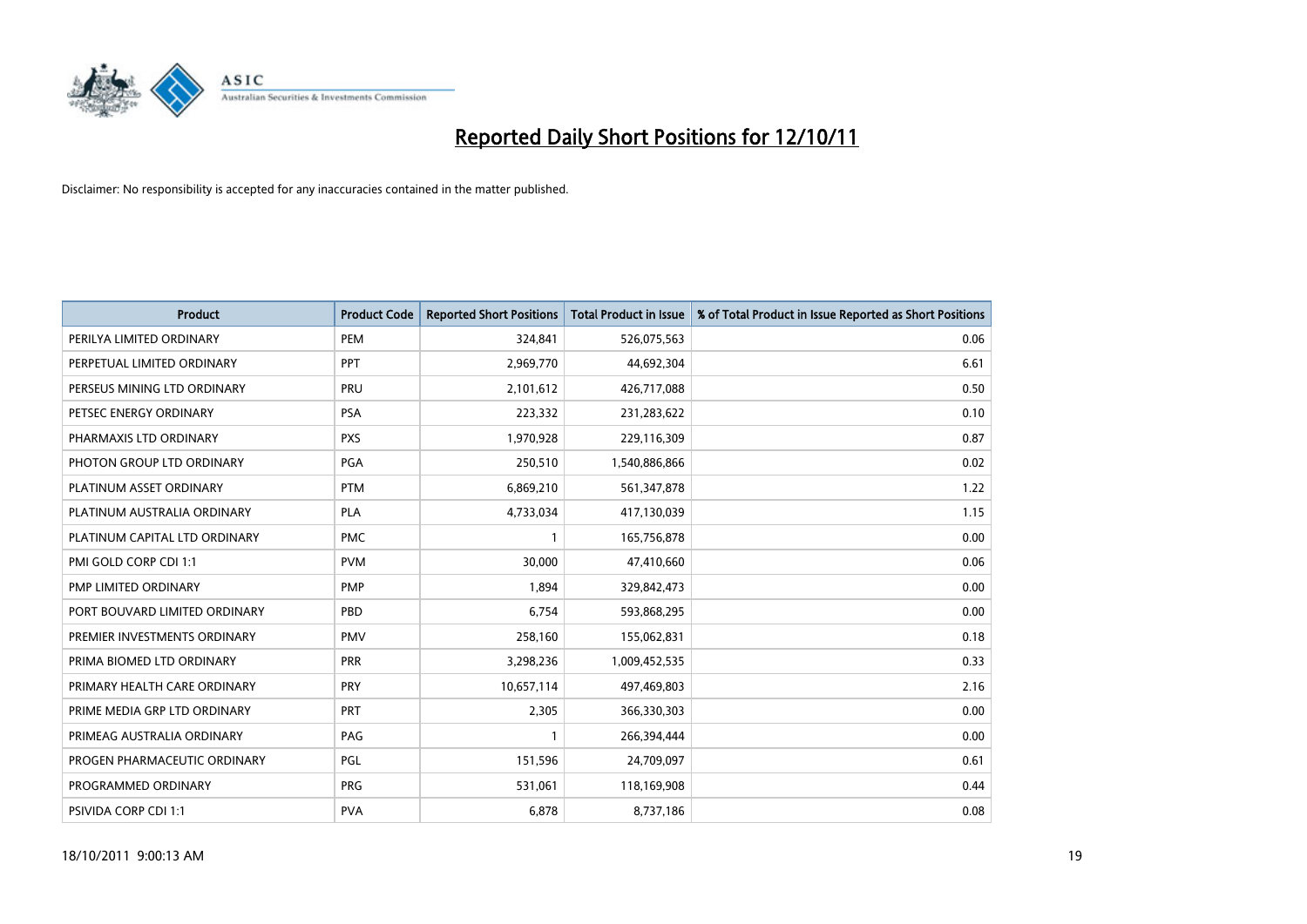

| <b>Product</b>                      | <b>Product Code</b> | <b>Reported Short Positions</b> | <b>Total Product in Issue</b> | % of Total Product in Issue Reported as Short Positions |
|-------------------------------------|---------------------|---------------------------------|-------------------------------|---------------------------------------------------------|
| <b>QANTAS AIRWAYS ORDINARY</b>      | QAN                 | 30,923,452                      | 2,265,123,620                 | 1.35                                                    |
| OBE INSURANCE GROUP ORDINARY        | <b>OBE</b>          | 27,543,214                      | 1,115,545,692                 | 2.44                                                    |
| OR NATIONAL LIMITED ORDINARY        | <b>ORN</b>          | 20,547,755                      | 2,440,000,000                 | 0.83                                                    |
| <b>QUBE LOGISTICS HLDG ORDINARY</b> | <b>OUB</b>          | 372,761                         | 801,927,594                   | 0.04                                                    |
| RAMELIUS RESOURCES ORDINARY         | <b>RMS</b>          | 117,011                         | 291,767,215                   | 0.03                                                    |
| RAMSAY HEALTH CARE ORDINARY         | <b>RHC</b>          | 1,361,152                       | 202,081,252                   | 0.67                                                    |
| <b>RCR TOMLINSON ORDINARY</b>       | <b>RCR</b>          | 68,067                          | 133,010,172                   | 0.05                                                    |
| <b>REA GROUP ORDINARY</b>           | <b>REA</b>          | 326,991                         | 130,401,680                   | 0.24                                                    |
| <b>RECKON LIMITED ORDINARY</b>      | <b>RKN</b>          | 845,000                         | 133,384,060                   | 0.63                                                    |
| <b>RED FORK ENERGY ORDINARY</b>     | <b>RFE</b>          | 7,696                           | 269,769,853                   | 0.00                                                    |
| REDBANK ENERGY LTD ORDINARY         | AEJ                 | 19                              | 786,287                       | 0.00                                                    |
| REED RESOURCES LTD ORDINARY         | <b>RDR</b>          | 303,916                         | 264,742,501                   | 0.11                                                    |
| <b>REGIS RESOURCES ORDINARY</b>     | <b>RRL</b>          | 848,763                         | 433,857,441                   | 0.20                                                    |
| RESMED INC CDI 10:1                 | <b>RMD</b>          | 5,920,127                       | 1,556,242,300                 | 0.38                                                    |
| <b>RESOLUTE MINING ORDINARY</b>     | <b>RSG</b>          | 7,130,286                       | 469,031,918                   | 1.52                                                    |
| <b>RESOURCE GENERATION ORDINARY</b> | <b>RES</b>          | 341,811                         | 262,895,652                   | 0.13                                                    |
| RETAIL FOOD GROUP ORDINARY          | <b>RFG</b>          | 21,387                          | 108,219,282                   | 0.02                                                    |
| REVERSE CORP LIMITED ORDINARY       | <b>REF</b>          | 25,141                          | 92,382,175                    | 0.03                                                    |
| REX MINERALS LIMITED ORDINARY       | <b>RXM</b>          | 1,340,665                       | 153,635,519                   | 0.86                                                    |
| RHG LIMITED ORDINARY                | <b>RHG</b>          | 31,776                          | 308,483,177                   | 0.01                                                    |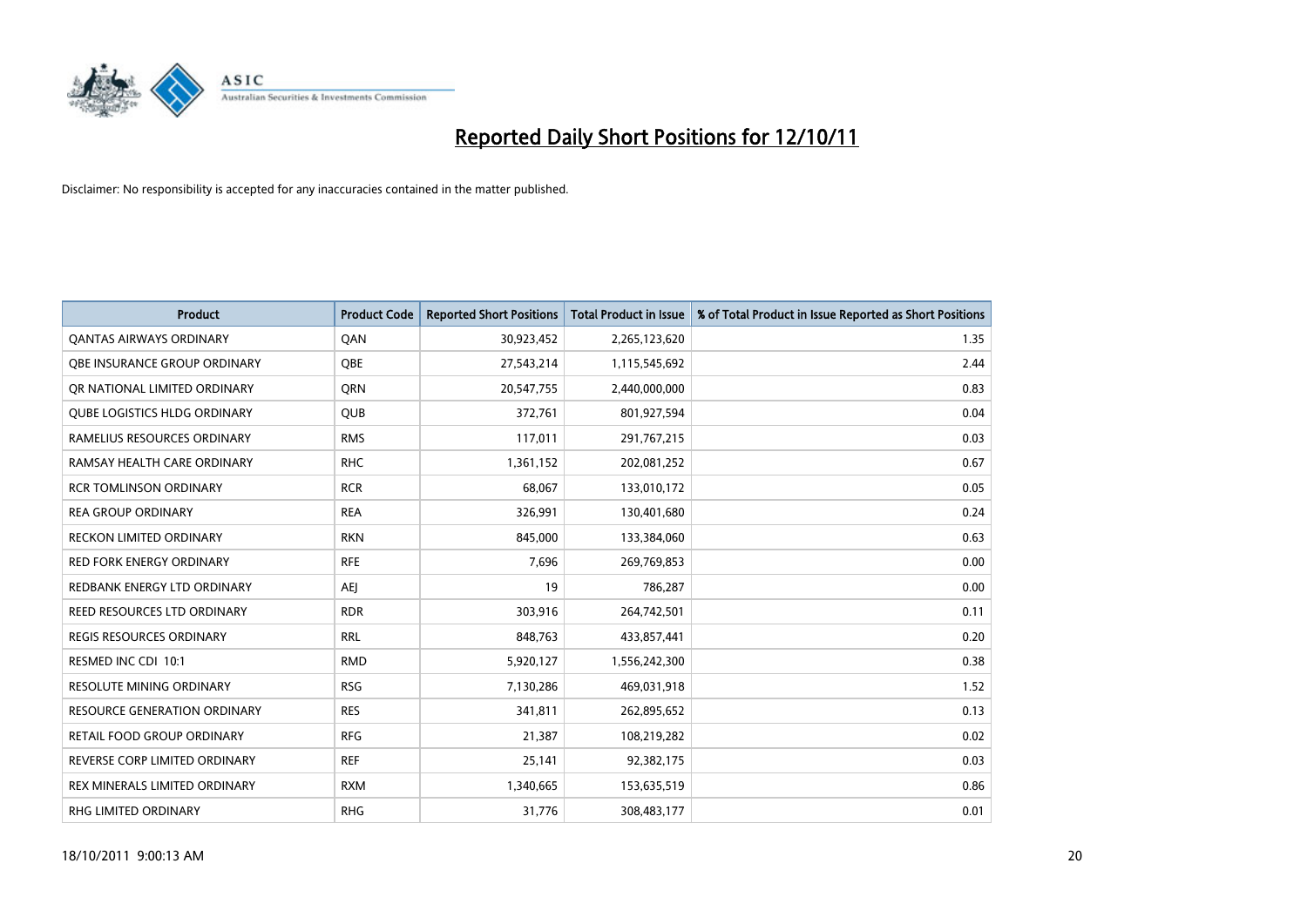

| <b>Product</b>                     | <b>Product Code</b> | <b>Reported Short Positions</b> | <b>Total Product in Issue</b> | % of Total Product in Issue Reported as Short Positions |
|------------------------------------|---------------------|---------------------------------|-------------------------------|---------------------------------------------------------|
| <b>RIALTO ENERGY ORDINARY</b>      | <b>RIA</b>          | 296,775                         | 375,006,264                   | 0.08                                                    |
| <b>RIDLEY CORPORATION ORDINARY</b> | <b>RIC</b>          | 509,655                         | 307,817,071                   | 0.17                                                    |
| RIO TINTO LIMITED ORDINARY         | <b>RIO</b>          | 24,022,788                      | 435,758,720                   | 5.48                                                    |
| RIVERCITY MOTORWAY STAPLED         | <b>RCY</b>          | 132,000                         | 957,010,115                   | 0.01                                                    |
| ROC OIL COMPANY ORDINARY           | <b>ROC</b>          | 2,577,031                       | 713,254,560                   | 0.36                                                    |
| ROYAL WOLF HOLDINGS ORDINARY       | <b>RWH</b>          | 60,000                          | 100,387,052                   | 0.06                                                    |
| SAI GLOBAL LIMITED ORDINARY        | SAI                 | 1,804,937                       | 202,176,688                   | 0.90                                                    |
| SALMAT LIMITED ORDINARY            | <b>SLM</b>          | 523,958                         | 159,802,174                   | 0.32                                                    |
| SAMSON OIL & GAS LTD ORDINARY      | SSN                 | 156,856                         | 1,750,169,370                 | 0.00                                                    |
| SANDFIRE RESOURCES ORDINARY        | <b>SFR</b>          | 2,501,539                       | 150,879,969                   | 1.64                                                    |
| <b>SANTOS LTD ORDINARY</b>         | <b>STO</b>          | 19,116,108                      | 889,613,942                   | 2.15                                                    |
| SARACEN MINERAL ORDINARY           | SAR                 | 4,332,140                       | 566,151,415                   | 0.76                                                    |
| SEDGMAN LIMITED ORDINARY           | <b>SDM</b>          | 322,072                         | 211,993,676                   | 0.15                                                    |
| SEEK LIMITED ORDINARY              | <b>SEK</b>          | 20,034,572                      | 337,079,207                   | 5.95                                                    |
| SELECT HARVESTS ORDINARY           | SHV                 | 387,845                         | 56,226,960                    | 0.69                                                    |
| SENETAS CORPORATION ORDINARY       | <b>SEN</b>          | 756,999                         | 463,105,195                   | 0.16                                                    |
| SENEX ENERGY LIMITED ORDINARY      | SXY                 | 400,000                         | 915,159,081                   | 0.04                                                    |
| SERVCORP LIMITED ORDINARY          | SRV                 | 26,183                          | 98,440,807                    | 0.03                                                    |
| SERVICE STREAM ORDINARY            | <b>SSM</b>          | 344,663                         | 283,418,867                   | 0.12                                                    |
| SEVEN GROUP HOLDINGS ORDINARY      | <b>SVW</b>          | 349.631                         | 306,410,281                   | 0.11                                                    |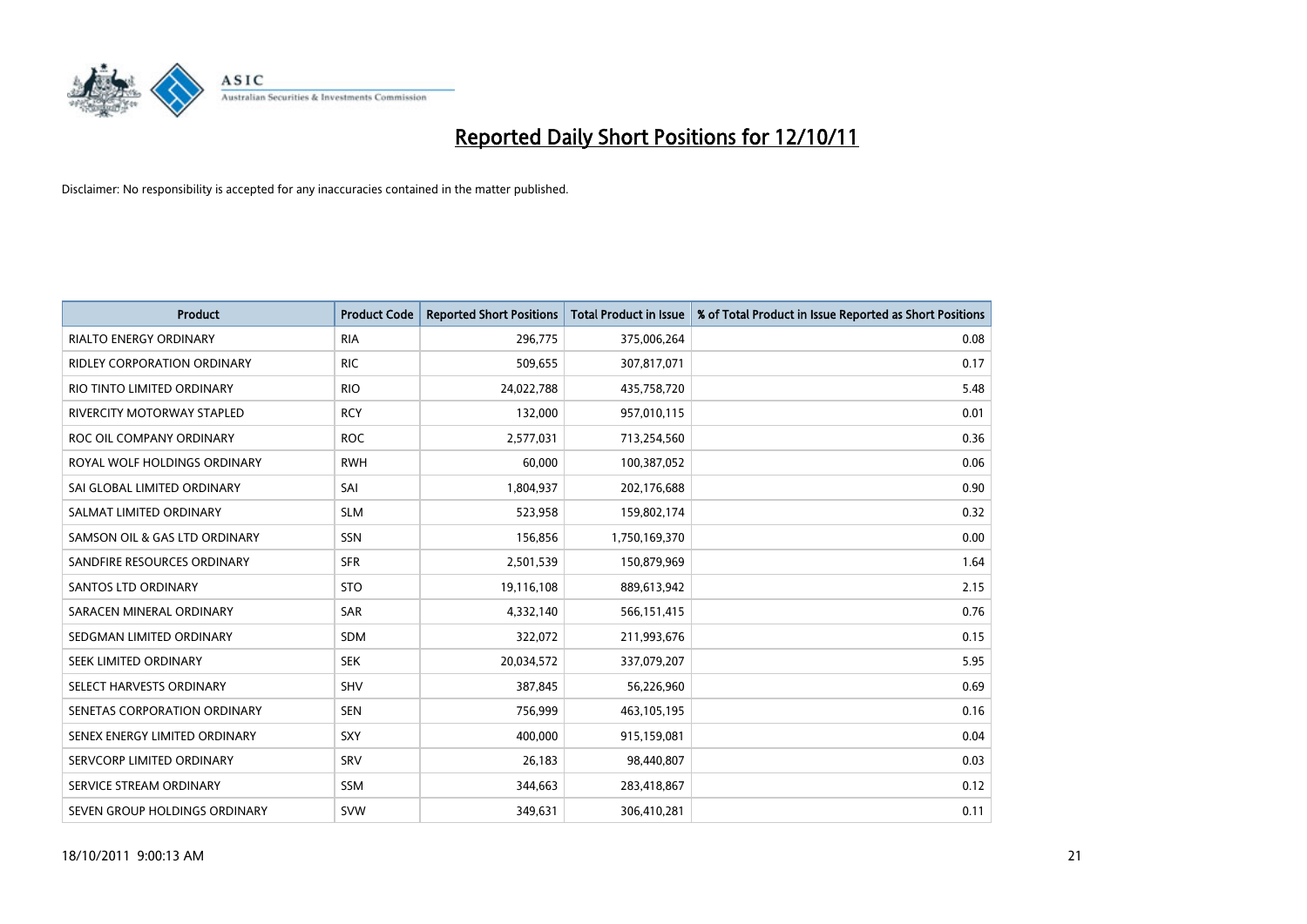

| <b>Product</b>                           | <b>Product Code</b> | <b>Reported Short Positions</b> | <b>Total Product in Issue</b> | % of Total Product in Issue Reported as Short Positions |
|------------------------------------------|---------------------|---------------------------------|-------------------------------|---------------------------------------------------------|
| SEVEN WEST MEDIA LTD ORDINARY            | <b>SWM</b>          | 2,487,419                       | 610,327,899                   | 0.42                                                    |
| SIGMA PHARMACEUTICAL ORDINARY            | <b>SIP</b>          | 10,521,715                      | 1,178,626,572                 | 0.90                                                    |
| <b>SILEX SYSTEMS ORDINARY</b>            | <b>SLX</b>          | 650,038                         | 170,133,997                   | 0.38                                                    |
| SILVER LAKE RESOURCE ORDINARY            | <b>SLR</b>          | 164,080                         | 184,529,858                   | 0.09                                                    |
| SIMS METAL MGMT LTD ORDINARY             | SGM                 | 2,372,861                       | 206,038,714                   | 1.14                                                    |
| SINGAPORE TELECOMM. CHESS DEPOSITARY INT | SGT                 | 8,762,434                       | 181,963,571                   | 4.81                                                    |
| SIRIUS RESOURCES NL ORDINARY             | <b>SIR</b>          | 82,500                          | 137,134,586                   | 0.06                                                    |
| SKILLED GROUP LTD ORDINARY               | <b>SKE</b>          | 68,309                          | 233, 243, 776                 | 0.02                                                    |
| SKY CITY ENTERTAIN, ORDINARY             | <b>SKC</b>          | 13,856                          | 576,958,340                   | 0.00                                                    |
| SMS MANAGEMENT, ORDINARY                 | <b>SMX</b>          | 141,283                         | 68,290,180                    | 0.22                                                    |
| SONIC HEALTHCARE ORDINARY                | <b>SHL</b>          | 5,883,410                       | 389,969,875                   | 1.50                                                    |
| SOUL PATTINSON (W.H) ORDINARY            | SOL                 | 1,462                           | 238,640,580                   | 0.00                                                    |
| SOUTH BOULDER MINES ORDINARY             | <b>STB</b>          | 98,945                          | 87,115,688                    | 0.11                                                    |
| SP AUSNET STAPLED SECURITIES             | SPN                 | 3,786,173                       | 2,850,932,204                 | 0.13                                                    |
| SPARK INFRASTRUCTURE STAPLED NOTE & UNIT | SKI                 | 16,940,039                      | 1,326,734,264                 | 1.27                                                    |
| SPDR 200 FUND ETF UNITS                  | <b>STW</b>          | 8                               | 51,278,556                    | 0.00                                                    |
| SPECIALTY FASHION ORDINARY               | <b>SFH</b>          | 577,194                         | 192,086,121                   | 0.31                                                    |
| SPOTLESS GROUP LTD ORDINARY              | <b>SPT</b>          | 1,442,259                       | 262,766,725                   | 0.55                                                    |
| ST BARBARA LIMITED ORDINARY              | <b>SBM</b>          | 9,368,088                       | 325,615,389                   | 2.86                                                    |
| STAGING CONNECTIONS ORDINARY             | <b>STG</b>          | 2,917,189                       | 78,317,726                    | 3.72                                                    |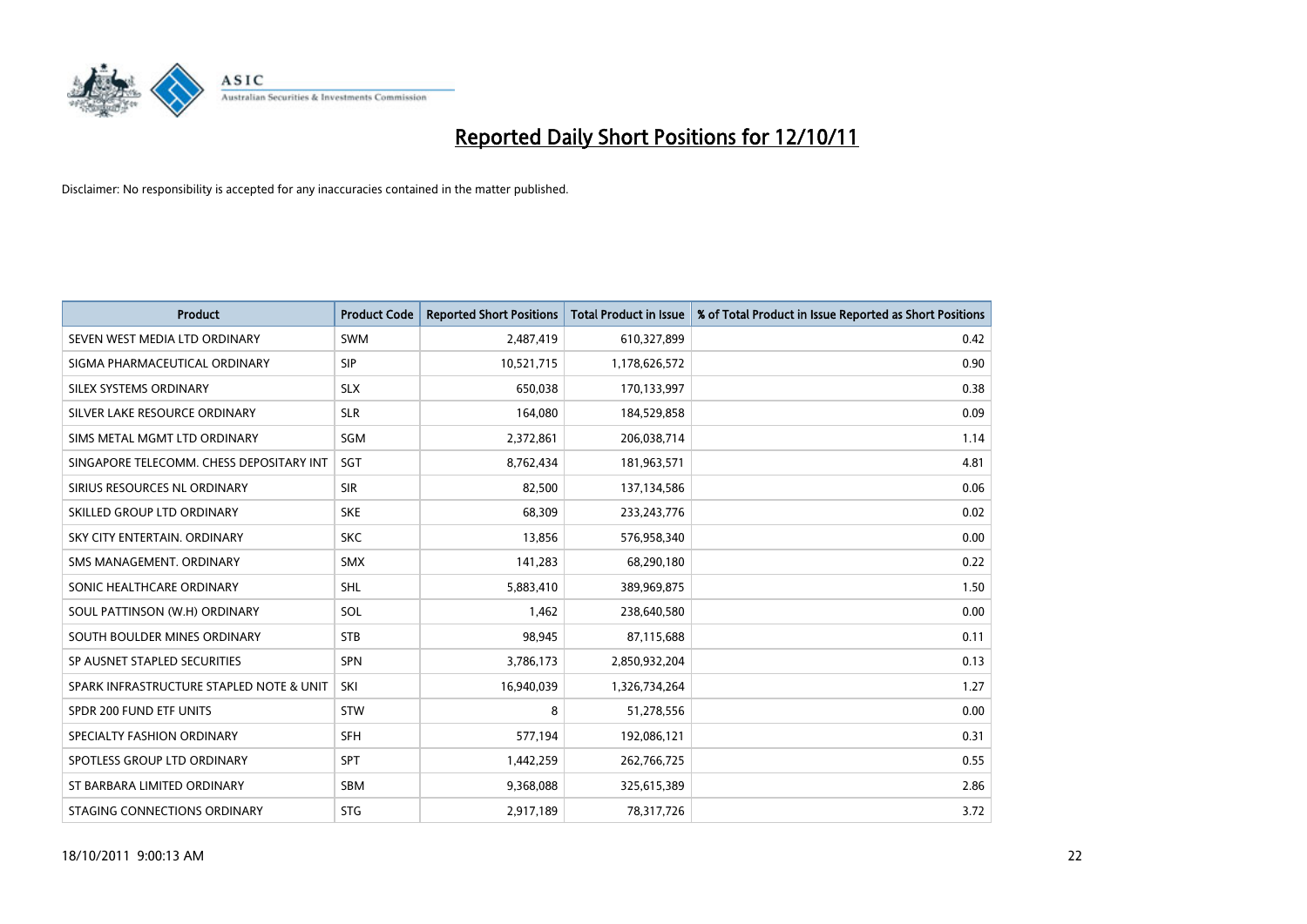

| <b>Product</b>                      | <b>Product Code</b> | <b>Reported Short Positions</b> | <b>Total Product in Issue</b> | % of Total Product in Issue Reported as Short Positions |
|-------------------------------------|---------------------|---------------------------------|-------------------------------|---------------------------------------------------------|
| STANMORE COAL LTD ORDINARY          | <b>SMR</b>          | 110,047                         | 89,791,402                    | 0.12                                                    |
| STARPHARMA HOLDINGS ORDINARY        | SPL                 | 1,550,862                       | 248,026,578                   | 0.62                                                    |
| STH AMERICAN COR LTD ORDINARY       | SAY                 | 9,200                           | 257,785,604                   | 0.00                                                    |
| STH CRS ELECT ENGNR ORDINARY        | <b>SXE</b>          | 2,910                           | 160,736,826                   | 0.00                                                    |
| STHN CROSS MEDIA ORDINARY           | <b>SXL</b>          | 3,714,515                       | 705,766,444                   | 0.53                                                    |
| STOCKLAND UNITS/ORD STAPLED         | SGP                 | 17,405,910                      | 2,345,269,692                 | 0.72                                                    |
| STRAITS RES LTD. ORDINARY           | SRO                 | 487.325                         | 324,796,141                   | 0.15                                                    |
| STW COMMUNICATIONS ORDINARY         | SGN                 | 407,123                         | 363,940,802                   | 0.11                                                    |
| SUNCORP GROUP LTD ORDINARY          | <b>SUN</b>          | 9,828,195                       | 1,286,600,980                 | 0.73                                                    |
| SUNDANCE ENERGY ORDINARY            | <b>SEA</b>          | 671                             | 277,098,474                   | 0.00                                                    |
| SUNDANCE RESOURCES ORDINARY         | <b>SDL</b>          | 8,126,480                       | 2,896,314,669                 | 0.27                                                    |
| SUNLAND GROUP LTD ORDINARY          | <b>SDG</b>          | 58,009                          | 201,578,526                   | 0.03                                                    |
| SUPER RET REP LTD ORDINARY          | <b>SUL</b>          | 217,882                         | 132,139,945                   | 0.15                                                    |
| SWICK MINING ORDINARY               | <b>SWK</b>          | 1,548                           | 236,724,970                   | 0.00                                                    |
| SYMEX HOLDINGS ORDINARY             | <b>SYM</b>          | 6,633                           | 189,166,670                   | 0.00                                                    |
| TABCORP HOLDINGS LTD ORDINARY       | <b>TAH</b>          | 8,237,224                       | 712,805,880                   | 1.15                                                    |
| <b>TALENT2 INTERNATION ORDINARY</b> | <b>TWO</b>          | 7                               | 146,578,584                   | 0.00                                                    |
| TAP OIL LIMITED ORDINARY            | <b>TAP</b>          | 2,392,552                       | 240,995,311                   | 0.99                                                    |
| TASSAL GROUP LIMITED ORDINARY       | <b>TGR</b>          | 92,156                          | 146,304,404                   | 0.06                                                    |
| <b>TATTS GROUP LTD ORDINARY</b>     | <b>TTS</b>          | 14,855,272                      | 1,340,756,623                 | 1.09                                                    |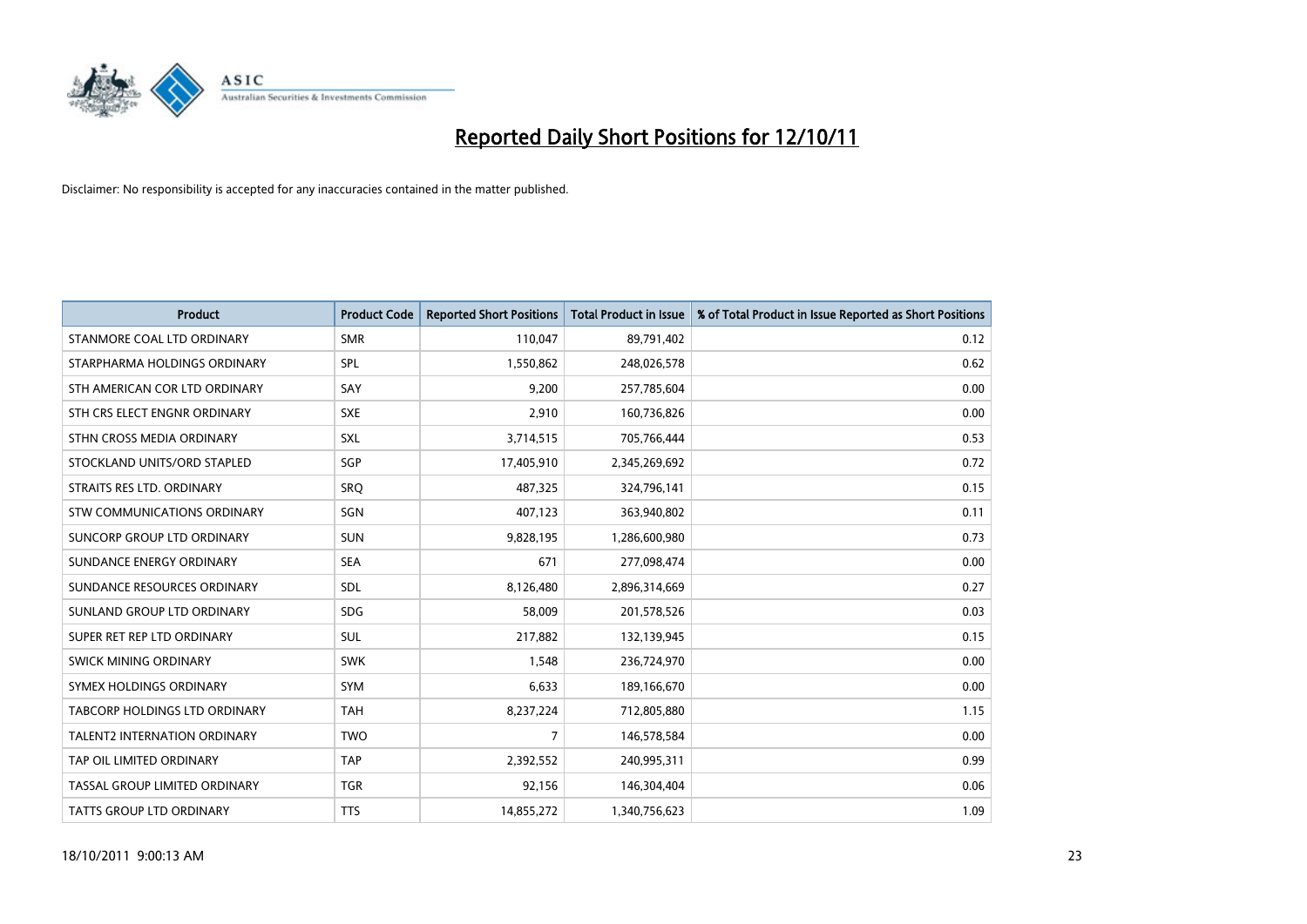

| <b>Product</b>                       | <b>Product Code</b> | <b>Reported Short Positions</b> | <b>Total Product in Issue</b> | % of Total Product in Issue Reported as Short Positions |
|--------------------------------------|---------------------|---------------------------------|-------------------------------|---------------------------------------------------------|
| <b>TECHNOLOGY ONE ORDINARY</b>       | <b>TNE</b>          | 4,945                           | 303,379,455                   | 0.00                                                    |
| TELECOM CORPORATION ORDINARY         | <b>TEL</b>          | 19,312,671                      | 1,924,917,181                 | 1.00                                                    |
| TELSTRA CORPORATION, ORDINARY        | <b>TLS</b>          | 44,700,702                      | 12,443,074,357                | 0.37                                                    |
| TEN NETWORK HOLDINGS ORDINARY        | <b>TEN</b>          | 45,330,851                      | 1,045,236,720                 | 4.36                                                    |
| TERANGA GOLD CORP CDI 1:1            | <b>TGZ</b>          | 154,624                         | 154,318,006                   | 0.09                                                    |
| TFS CORPORATION LTD ORDINARY         | <b>TFC</b>          | 297,192                         | 276,453,042                   | 0.11                                                    |
| THE REJECT SHOP ORDINARY             | <b>TRS</b>          | 1,210,268                       | 26,071,170                    | 4.63                                                    |
| THOR MINING PLC CHESS DEPOSITARY 1:1 | <b>THR</b>          | 2,307                           | 222,489,120                   | 0.00                                                    |
| THORN GROUP LIMITED ORDINARY         | <b>TGA</b>          | 53,397                          | 146,091,970                   | 0.03                                                    |
| <b>TIGER RESOURCES ORDINARY</b>      | <b>TGS</b>          | 369,578                         | 671,110,549                   | 0.04                                                    |
| TISHMAN SPEYER UNITS                 | <b>TSO</b>          | 236,815                         | 338,440,904                   | 0.07                                                    |
| TNG LIMITED ORDINARY                 | <b>TNG</b>          | 4,321                           | 284,803,062                   | 0.00                                                    |
| TOLL HOLDINGS LTD ORDINARY           | <b>TOL</b>          | 23,553,707                      | 717,133,875                   | 3.26                                                    |
| TORO ENERGY LIMITED ORDINARY         | <b>TOE</b>          | 35,404                          | 975,436,676                   | 0.00                                                    |
| <b>TOWER LIMITED ORDINARY</b>        | <b>TWR</b>          | 689,519                         | 265,176,580                   | 0.26                                                    |
| TOX FREE SOLUTIONS ORDINARY          | <b>TOX</b>          | 14,801                          | 96,503,382                    | 0.01                                                    |
| TPG TELECOM LIMITED ORDINARY         | <b>TPM</b>          | 4,879,610                       | 783,894,338                   | 0.61                                                    |
| TRANSFIELD SERVICES ORDINARY         | <b>TSE</b>          | 4,312,605                       | 549,715,957                   | 0.77                                                    |
| TRANSPACIFIC INDUST, ORDINARY        | <b>TPI</b>          | 9,704,236                       | 960,638,735                   | 1.01                                                    |
| TRANSURBAN GROUP TRIPLE STAPLED SEC. | <b>TCL</b>          | 1.249.211                       | 1,450,831,425                 | 0.06                                                    |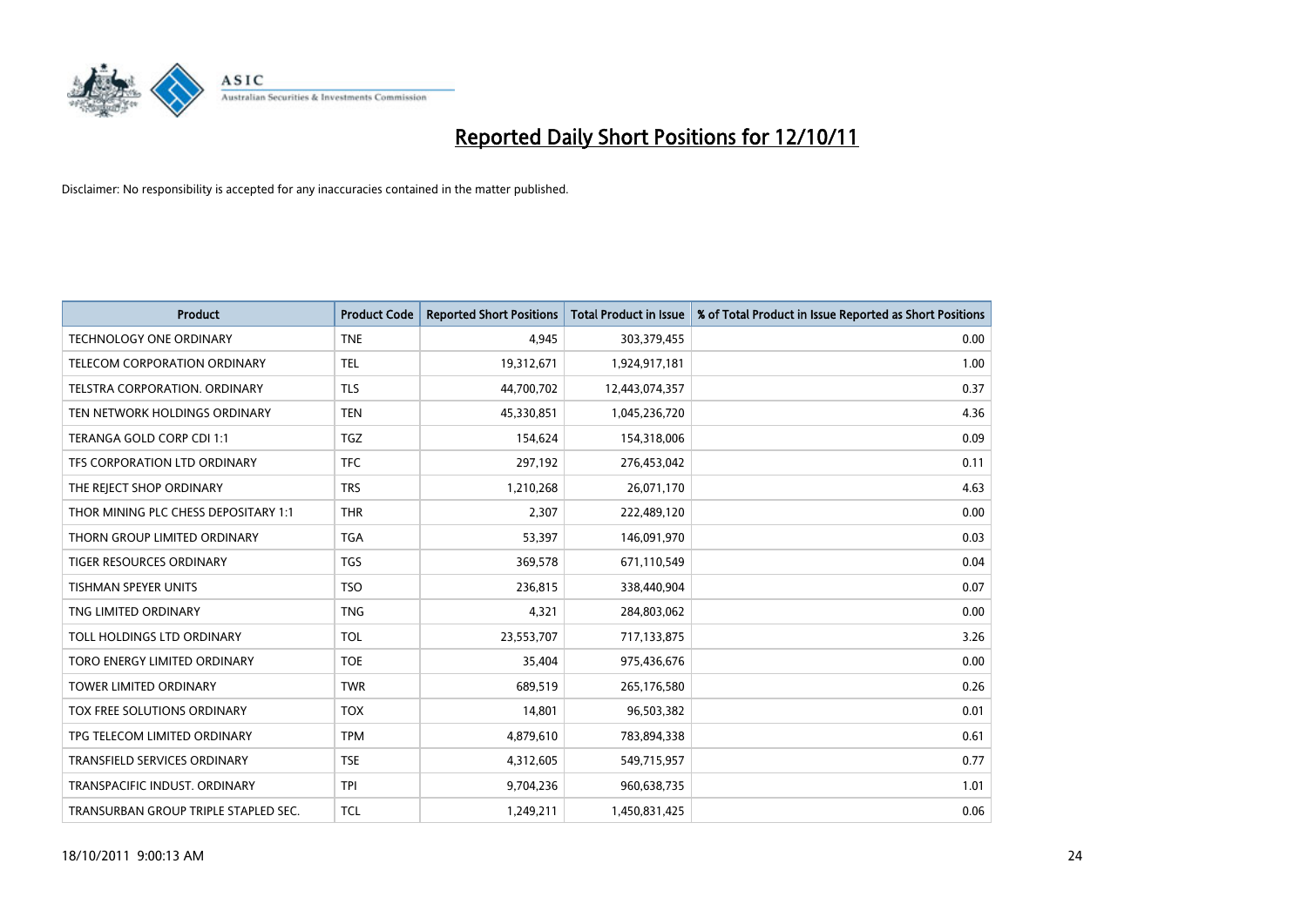

| <b>Product</b>                         | <b>Product Code</b> | <b>Reported Short Positions</b> | <b>Total Product in Issue</b> | % of Total Product in Issue Reported as Short Positions |
|----------------------------------------|---------------------|---------------------------------|-------------------------------|---------------------------------------------------------|
| TREASURY WINE ESTATE ORDINARY          | <b>TWE</b>          | 17,525,477                      | 647,227,144                   | 2.68                                                    |
| TRINITY GROUP STAPLED SECURITIES       | <b>TCQ</b>          | 3,419                           | 203,405,927                   | 0.00                                                    |
| TROY RESOURCES NL ORDINARY             | <b>TRY</b>          | 96,453                          | 88,112,823                    | 0.11                                                    |
| UGL LIMITED ORDINARY                   | UGL                 | 4,943,566                       | 166,047,171                   | 2.95                                                    |
| UNILIFE CORPORATION CDI 6:1            | <b>UNS</b>          | 816,398                         | 265,814,381                   | 0.30                                                    |
| <b>VDM GROUP LIMITED ORDINARY</b>      | <b>VMG</b>          | 11,116                          | 193,127,749                   | 0.01                                                    |
| <b>VENTURE MINERALS ORDINARY</b>       | <b>VMS</b>          | 303,299                         | 221,093,592                   | 0.13                                                    |
| VIRGIN BLUE HOLDINGS ORDINARY          | <b>VBA</b>          | 47,112,983                      | 2,210,197,600                 | 2.12                                                    |
| <b>VISION GROUP HLDGS ORDINARY</b>     | <b>VGH</b>          | 78,000                          | 74,520,926                    | 0.10                                                    |
| <b>VITA GROUP LTD ORDINARY</b>         | <b>VTG</b>          | 75,190                          | 142,499,800                   | 0.05                                                    |
| VITERRA INC CDI 1:1                    | <b>VTA</b>          | 3,828                           | 68,629,939                    | 0.01                                                    |
| <b>WATPAC LIMITED ORDINARY</b>         | <b>WTP</b>          | 98,621                          | 185,160,973                   | 0.04                                                    |
| <b>WDS LIMITED ORDINARY</b>            | <b>WDS</b>          | 701                             | 144,055,662                   | 0.00                                                    |
| WEBIET LIMITED ORDINARY                | <b>WEB</b>          | 112,623                         | 73,482,550                    | 0.15                                                    |
| <b>WESFARMERS LIMITED ORDINARY</b>     | <b>WES</b>          | 21,157,857                      | 1,005,809,695                 | 2.08                                                    |
| WESFARMERS LIMITED PARTIALLY PROTECTED | <b>WESN</b>         | 77,046                          | 151,262,467                   | 0.04                                                    |
| <b>WESTERN AREAS NL ORDINARY</b>       | <b>WSA</b>          | 10,834,985                      | 179,735,899                   | 6.00                                                    |
| WESTERN DESERT RES. ORDINARY           | <b>WDR</b>          | 948                             | 207,049,414                   | 0.00                                                    |
| WESTFIELD GROUP ORD/UNIT STAPLED SEC   | <b>WDC</b>          | 12,012,728                      | 2,308,988,539                 | 0.51                                                    |
| WESTFIELD RETAIL TST UNIT STAPLED      | <b>WRT</b>          | 41,606,480                      | 3,054,166,195                 | 1.35                                                    |